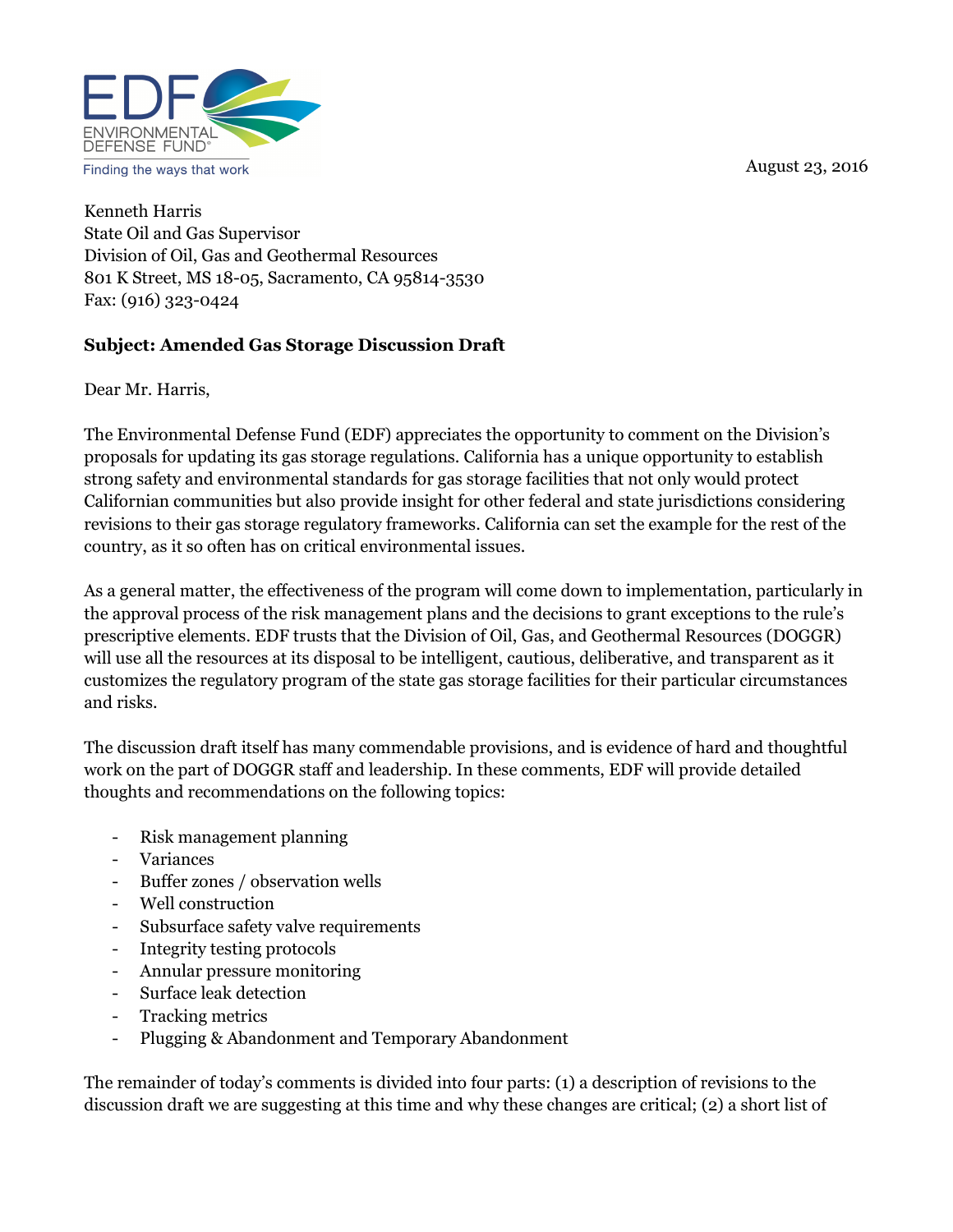smaller edits; (3) a redline incorporating the amendments we are suggesting today; and (4) appendices containing redlines associated with the rulemaking and other supporting documentation.

(1) In order to improve the efficiency and effectiveness of its gas storage regulations, the Division should consider the following:

Risk management plan: Gas storage is amenable to regulation in part through site-specific risk management planning, which develops risk controls tailored to the particular circumstances of each facility. This concept is central to the API recommended practices on gas storage, and in conjunction with prescriptive and performance-based regulation, is an appropriate component of a balanced regulatory approach for gas storage.

EDF is especially supportive of DOGGR's intention to review and approve of Risk Management Plans prior to their implementation. This is essential to ensuring that the plans are consistent with and additional to DOGGR requirements and that the plans have covered all of the factors articulated in the proposed rule and are tailored to the particular storage facility project.

While the proposed rule calls for the initial plans to be reviewed and approved, it does not specify such an arrangement for updates of the plans. Risks and risk control options change over time. Operators should be required to annually review whether new risks or risk control options justify an update to the plan, and if not, to certify as such with DOGGR. If they do, operators should update and submit a revised plan. Operators should in any case submit revised plans every five years at a minimum. Further, all updates should be reviewed and approved by DOGGR prior to implementation.

In order to help ensure the quality of the risk management plans, DOGGR should require Professional Engineer certification as part of the plan proposal submission (note that emergency response plans should also be certified by a competent professional).

An essential component of the oversight of risk management planning is the desired level of risk reduction achieved by implementing the plan. But the proposed rules do not articulate a standard (neither, it should be noted, do API's recommended practices). However, there are recognized and commonly used risk reduction metrics that DOGGR should consider employing.

In particular, DOGGR should adopt "As Low As Reasonably Practicable" (ALARP) as a target level for risk reduction. ALARP is used by the UK Health and Safety Executive, among others, to establish a heuristic for determining the adequacy of risk reduction.<sup>1</sup> Last year, the California Public Utilities Commission published a whitepaper contemplating the adoption of ALARP for utility rate cases, including for natural gas storage operators – EDF encourages DOGGR to read the paper and consult with CPUC officials on the implementation of ALARP in their shared domains.<sup>2</sup>

The point of doing this would be to publicly establish uniform guiding principles on how DOGGR will evaluate risk management proposals, which require making tradeoffs between harm reduced and

 $\ddot{\phantom{a}}$ 1 See http://www.hse.gov.uk/risk/theory/alarpglance.htm

<sup>2</sup> See http://www.cpuc.ca.gov/WorkArea/DownloadAsset.aspx?id=8930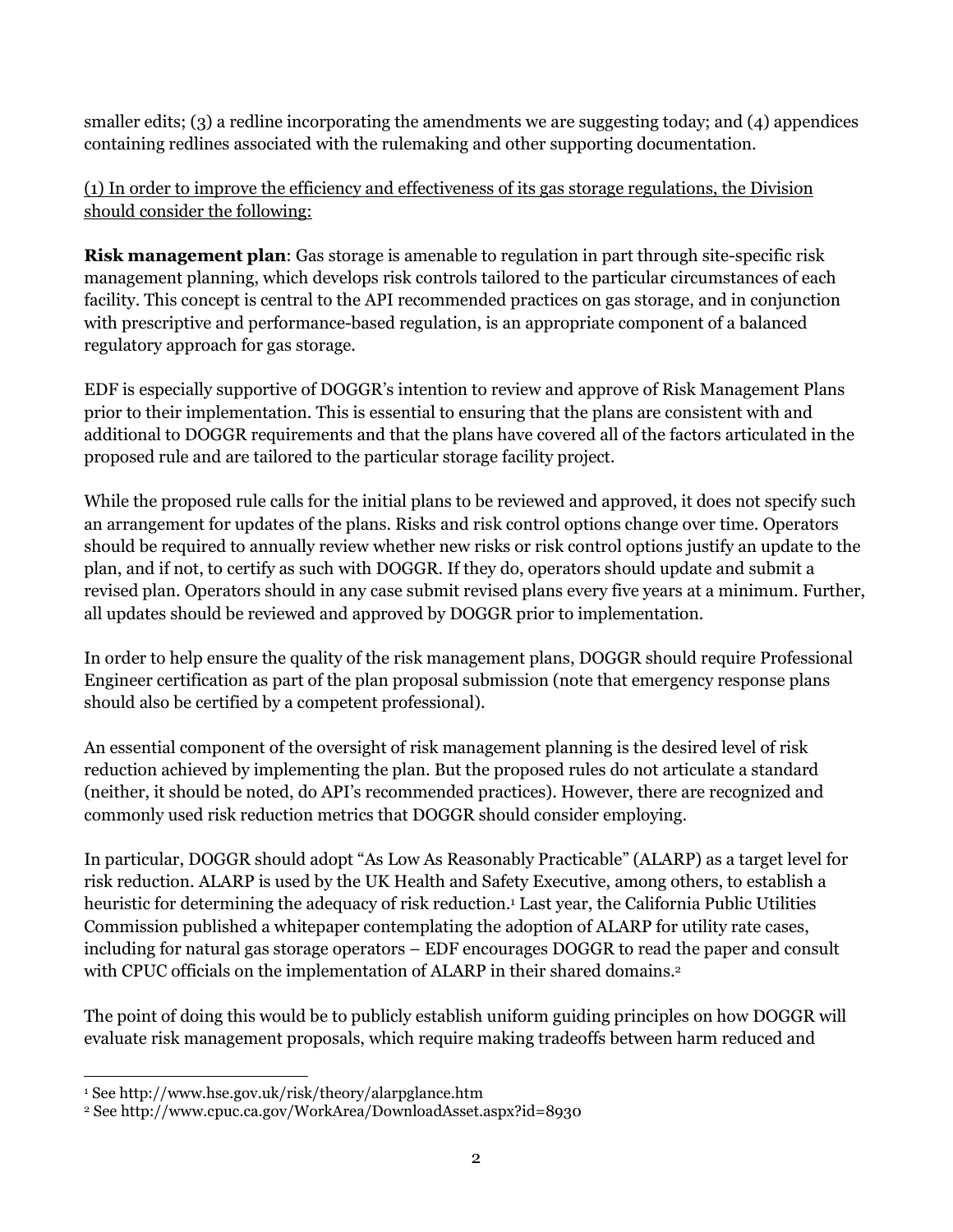expense. While industry will propose tradeoffs it believes to be appropriate, it is ultimately the task of the regulator to establish an appropriate level of risk to society, and to then work with industry to achieve that risk level at an appropriate expense. Whether DOGGR adopts ALARP or another standard, it is incumbent upon DOGGR to articulate some standard on which it will base its decisions.

Variances: Throughout the proposed regulation, DOGGR leaves room for operators to propose alternative measures. This is appropriate, as a facility's particular circumstances may warrant a different approach than that prescriptively required by the agency, and it allows for regulations to be responsive to changes in technologies over time. But as above, the rule should articulate the standard by which such variances are approved. Some of the provisions in the proposed regulation suggest a standard, but not all do. The gist of the standard should be that the alternative approach is at least as effective and protective as the prescriptive approach provided in the regulation.

Further, DOGGR should include in each well's file a note articulating what variances have been granted and providing evidence that shows that the variance meets the appropriate standard.

Buffer zones / observation wells: Operators should be required to delineate a "buffer zone" around the gas storage projects. The buffer zone can be described as an area or interval outside the defined gas storage reservoir, horizontally and/or vertically, where non-storage drilling or subsurface operations are restricted to provide protection of the gas storage reservoir from encroachment and/or leakage. The concept of a buffer zone is discussed throughout API RP 1171.

The buffer zone is an appropriate area for the placement and monitoring of observation wells. The proposed rule addresses the use of observation wells in 1726.7(b)(2). Observation wells are an early detection and monitoring system that allows for pressure and fluid observations and changes. These wells can be placed within a buffer zone into the same geological formation as the gas storage reservoir allowing for the monitoring of gas storage reservoir integrity, while observation wells completed in the first porous and permeable zone directly above the gas storage reservoir within the field itself allow for early detection of reservoir integrity within the vertical limits of the existing gas storage field. When observation wells are used, they should be constructed and operated per California's well construction and other relevant rules of general applicability.

Well construction: The proposed regulations contain in section 1726.5 certain requirements pertaining to well construction. While EDF provides some redlines to this section (including increasing to 500 feet the required interval of cement above groundwater less than 3000 TDS for intermediate and production casing), our main comment is that the rule should incorporate by reference DOGGR's existing general well construction regulations at 1722.2, 1722.3, 1722.4, 1722.5, and 1722.6 where not superseded by specific provisions in the gas storage rule.

These rules go into much greater detail on basic well design issues than the well construction rules in the proposed regulations.

At the same time, these well construction rules of general applicability could use a refreshing, as EDF has mentioned in comments at DOGGR proceedings throughout the year. In particular, EDF provides recommended adjustments in redline (see Appendix 1) on the following topics: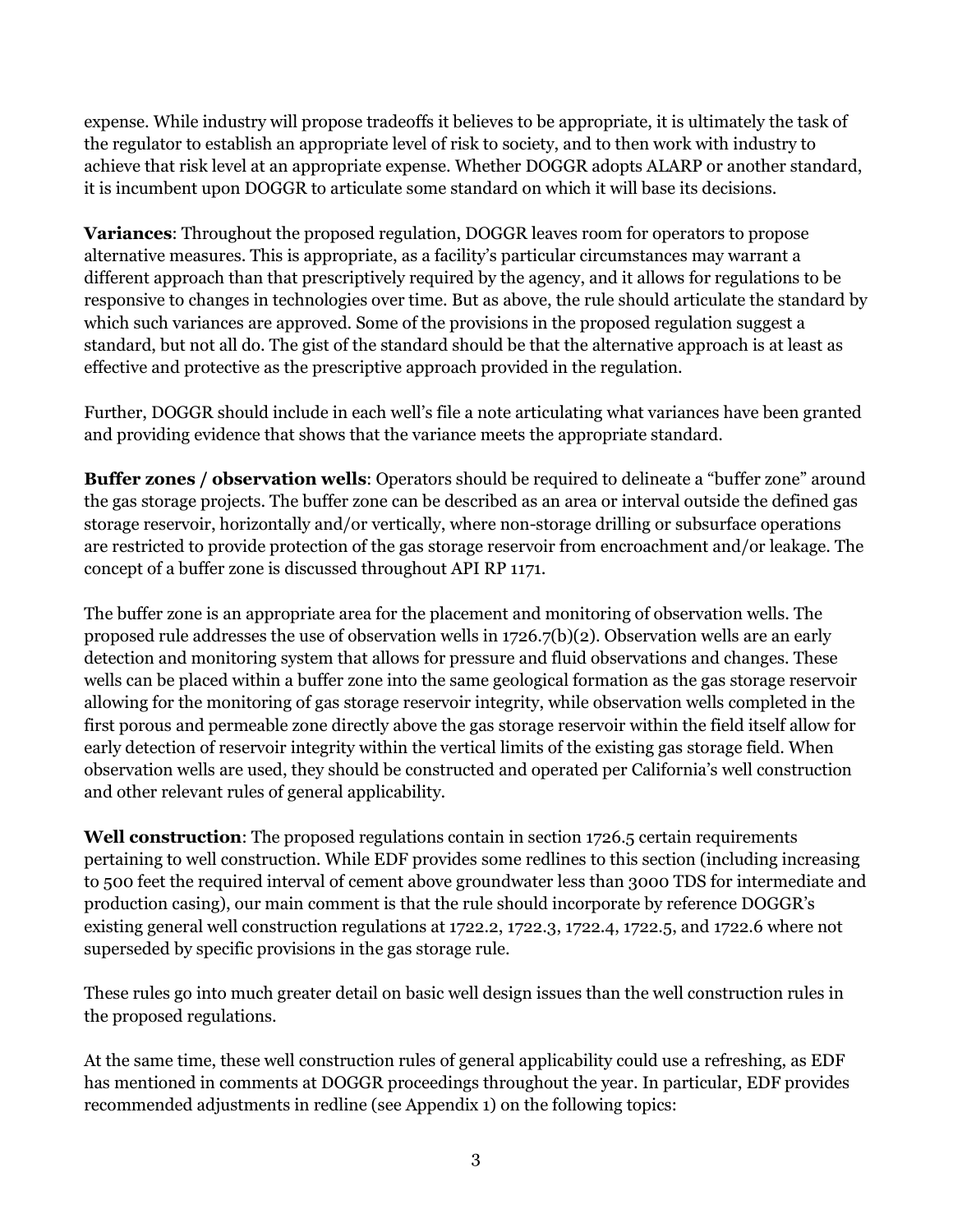Casing Program (1722.2):

- Requirement for hydrostatic testing of casing before run in well
- Consistency with API standards
- General language on centralization

Casing Requirements (1722.3):

- Requirement to pressure test casing prior to drill out in surface and intermediate casing strings
- Requirement to perform formation integrity tests (FIT) on surface and intermediate casing strings

Cementing (1722.4):

- General requirements how pumped (plug method, API standards and minimum compressive strengths)
- Language on determination of inadequate cement coverage.

Blowout Prevention (1722.5)

- Consistency with API Standard
- Pressure capacity guidance

These edits represent only a sample of potential improvements that EDF would offer in a full well construction rulemaking, but EDF nevertheless recommends their adoption to improve well integrity until such time as DOGGR can commence a full rulemaking revision on the subject. The edits are consistent with recommendations found in the Model Regulatory Framework, a well integrity regulatory guide developed by EDF and Southwestern Energy. Similar provisions can be found in regulations in Texas, Ohio, and elsewhere.

An additional note about the use of tubing and packer: EDF considers the use of tubing and packer with a corrosion inhibited, fluid-filled annulus to be a leading practice on grounds that such a configuration provides an extra barrier of protection, enables enhanced pressure monitoring, and can relieve corrosion on casing (plus damaged tubing is easier to replace than damaged casing). EDF recognizes that in some cases the use of tubing and packer would lower injection/production rates enough to require the development of new wells, at considerable cost to industry, which may be passed along to ratepayers. Ongoing studies, including those under development by the Department of Energy, will provide a more scientific assessment of risk reduction from the use of tubing and packer. In the meantime, the bar for a variance from the use of tubing and packer should be high, and DOGGR should require considerable evidence from operators seeking such a variance that it is necessary and that the alternative well configuration is at least as protective of safety and the environment.

Subsurface safety valve requirements: These valves have garnered much attention among policymakers, industry, and the public alike. When it came out that Aliso Canyon SS-25 had a subsurface safety valve (SSSV) in the early 1970s, parts of which were subsequently removed a few years later, many immediately began to speculate that had the valve been present, it could have averted the disaster. At this time there is insufficient evidence to make that claim – we all await the findings of the various root cause analyses currently underway.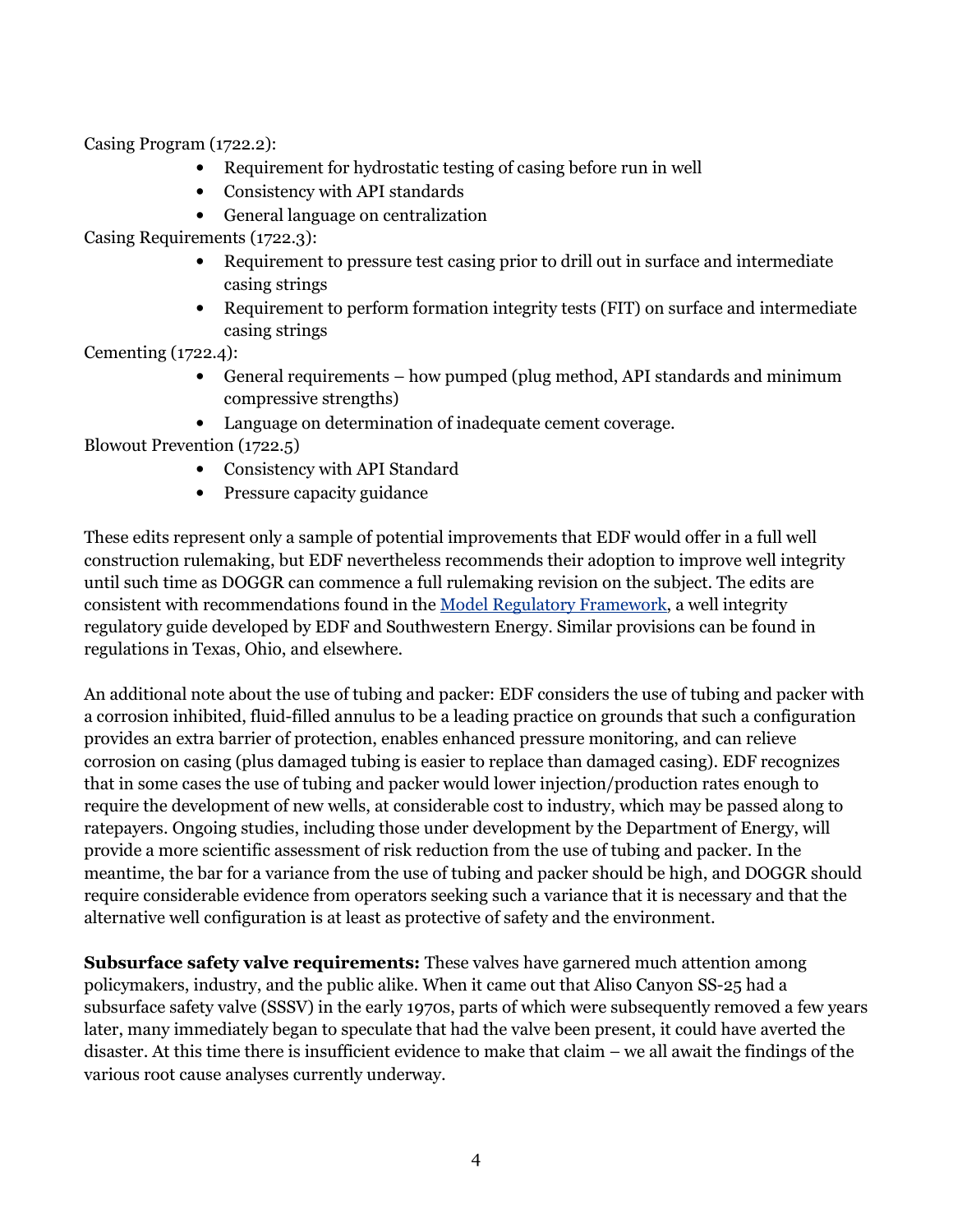In the months following the accident, EDF learned that SSSVs are not a panacea (instead, the panacea is the large and multidimensional task of properly planning, constructing, operating, testing, maintaining, and decommissioning wells) and that the appropriateness of a SSSV depends on each well's architecture and condition.

DOGGR proposes to require wells to use a subsurface safety valve, but to allow operators to propose alternative safety measures to prevent releases. There are many ways to construct and maintain wells to prevent releases; these valves are one tool in that arsenal. However, operators should show convincingly that alternative methods, potentially including surface safety valves, will reduce the risk of a release by at least as much as the use of an SSSV. DOGGR should examine with close scrutiny arguments based on the economic impact that SSSVs will have on wells' ability to efficiently inject and produce gas.

Further, EDF notes that existing DOGGR rules already provide detailed rules concerning safety valves, in sections 1724.3 and 1724.4. That language should be incorporated by reference where it is not superseded by the new rules.

Integrity testing protocols: On-going testing of each gas storage well's internal and external well integrity is crucial to preventing future Aliso Canyon-type incidents. This means conducting the right test (there are many different types) on the right well (different well configurations are amenable to different types of tests) at the right time (every test has a different appropriate interval, and every well suffers degradation at different rates) and in the right way (improperly conducted tests can do more harm than conducting no test at all, by inculcating a false sense of security). This makes it very difficult to provide prescriptive standards for well integrity testing on gas storage wells.

As a general matter, operators should demonstrate internal and external mechanical integrity at intervals appropriate for each well's condition and operating parameters using properly conducted tests, all in consultation and with approval of DOGGR. Much of this can be accomplished through the risk management planning process. DOGGR has rightly relied on the National Labs to provide support on well integrity testing for Aliso Canyon wells, and has developed an expertise in determining which tests are right for which wells at which times. During the early period of implementing this new rule, while DOGGR and the industry establish well integrity baselines and determines appropriate testing schedules, DOGGR should err on the side of caution. In particular, EDF urges DOGGR to require operators to conduct a full suite of tests to provide baseline information about both new and converted wells prior to their placement into service.

One area where the rules could be improved is with the inclusion of specific testing protocols for some of the more standard tests, including pressure tests, cement evaluation logging, noise and temperature logging, and corrosion logging. DOGGR should consider adoption of industry standard practices and the development of regulatory pass/fail criteria. DOGGR itself proposed protocols for these tests in its Class II UIC rulemaking discussion draft earlier this year; EDF provided comments on those protocols, which are attached to these comments (see Appendix 2). EDF recommends that DOGGR either incorporate this language directly into the gas storage rule, or create a standalone section of general applicability that the gas storage rule references. EDF also provides a redline in several places calling for an appropriate repeat section (generally 100' to 200' interval) to be run to verify log data accuracy and made a part of the log presentation unless well conditions warrant otherwise.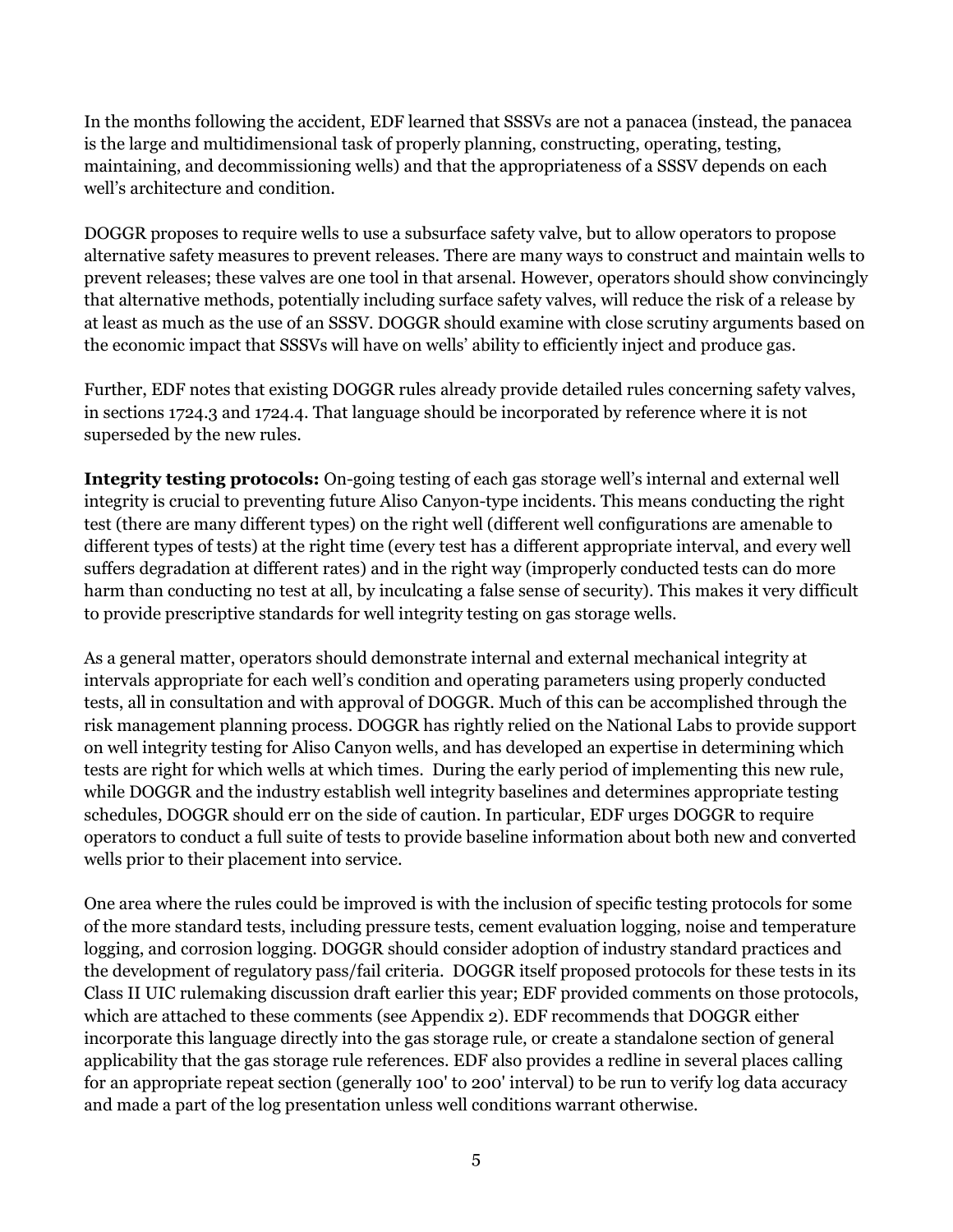DOGGR should also be sure to provide, for each test, a rationale for why the test is being required and what information is expected to be obtained from running the test. Many of these tests can reveal many different things about the state of a well's integrity, depending on how they are run and analyzed. For example, temperature and noise logs can either detect massive breaches in the casing (if run quickly) or fluid migration behind the casing (if run slowly). Identifying the rationale and the expectations for required tests will help ensure that the testing is properly tailored to well conditions and agency objectives.

Finally, EDF provides a recommendation for the circumstance when, with respect to the pressure testing requirement, the Division allows for a lower testing pressure if necessary to ensure that the testing does not compromise the mechanical integrity of the well. Provided that the test at the lower pressure successfully demonstrates mechanical integrity, the Division should by administrative order reduce accordingly the maximum operational pressure of the well. If a well cannot withstand to be tested at the existing maximum operating pressure, it should not be permitted to operate at that pressure.

Annular pressure monitoring: Regular observation and monitoring of annular pressures is one of the easiest and most effective ways to evaluate well integrity. DOGGR is right to require it, and is progressive in requiring the use of continuous monitoring with remote telemetry by 2020 (though the agency would do well to closely watch the evolution of the technology and its cost, and consider accelerating the rollout through requirement or incentive).

DOGGR should specify which annuli should be monitored  $-$  EDF proposes that all casing annuli be monitored. The costs of monitoring are small compared to the benefits of discovering an integrity problem.

Further, DOGGR can enhance the specificity of how operators should evaluate pressure variations and appropriate circumstances for reaction by incorporating by reference API's recently updated recommended practice on annular pressure management, API RP 90-2. This recommended practice provides detailed technical guidance on measuring pressure, determining normal pressure ranges, and decision trees for reacting to abnormal pressure readings.

Surface Leak Detection: Emissions monitoring at natural gas storage facilities remains an important area of future technological development and an area in which much technological development has already occurred. As identified by several technology providers at the March 2016 methane symposium sponsored by the California Air Resources Board, several options exist for performing continuous and non-continuous emissions monitoring capable of identifying leaks and initiating leak response efforts. Ranging from open path lasers, to infrared cameras, and traditional LEL monitors, low-cost highperformance emissions monitors can be placed at wellheads, along land services and at fence lines. Accordingly, the inclusion of atmospheric monitoring for leak detection is appropriate within this rulemaking, just as it is within the ongoing rulemaking at the California Air Resources Board for oil and gas production systems.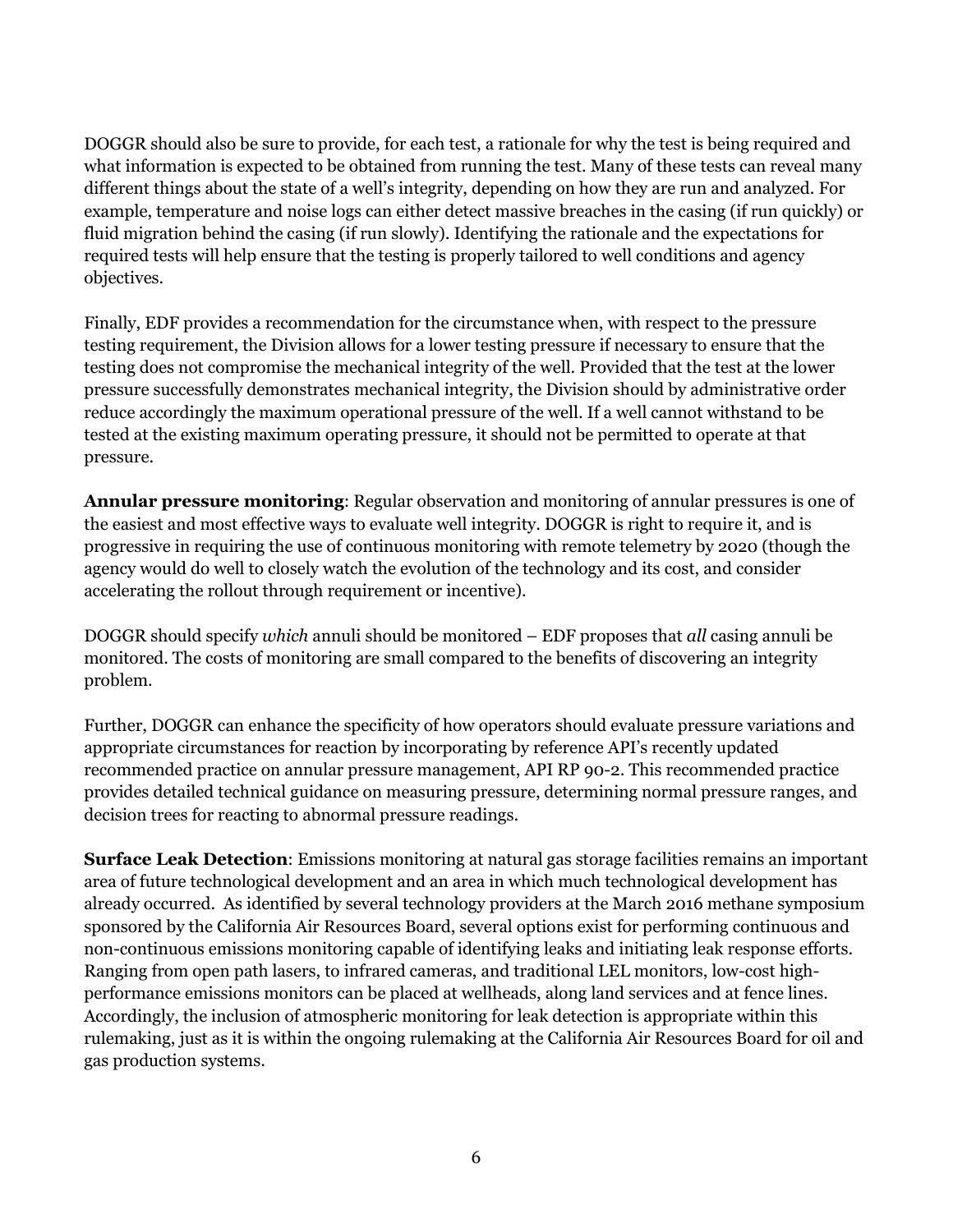Of course, as future technological improvements are made, the storage rule should be able to be updated and adapt to changing conditions. For this reason, EDF supports the proposed rule's focus on having the Commission approve new technologies and working with the Air Board going forward.

Performance Metrics: Public trust in gas storage operations in California was deeply eroded by the Aliso Canyon incident. One way DOGGR can bolster trust and show that the industry is performing to its standards is by tracking key performance indicators, or metrics, that are uniform across facilities and over time. In Appendix 3, EDF provides potential metrics to use for gas storage facilities, based on the EPA's Underground Injection Control program's metrics. Implementing these metrics would require some enhanced reporting, but the payoff in public trust (and indeed in DOGGR's own internal and external assessments of industry performance) is well worth it in EDF's opinion.

Plugging: This topic is not directly addressed in the proposed rule, and DOGGR's existing plugging and abandonment (P&A) section at Sec. 1723 should be incorporated by reference. Much like the well construction rules of general applicability discussed above, DOGGR would do well to update its plugging and abandonment rules and temporary abandonment rules. EDF provides some redlines on both. For plugging and abandonment, issues include:

- Cementing requirements
- Wellbore condition prior to plugging
- Cement height above bridge plugs

The section on idle wells is sparse. EDF is aware that this topic is the subject of considerable legislative and ultimately regulatory effort at DOGGR. EDF provides the following thoughts:

- Wells taken out of service and placed under Temporary Abandonment (TA) for more than 90 days because of well integrity issues should be required to demonstrate integrity or temporarily sealed with a bottom mechanical plug that will serve as a barrier and isolate the gas storage reservoir in a manner that prevents gas migration through or into the wellbore.
- All idle wells or wells with Temporary Abandonment status should be required to undergo all applicable monitoring and testing required of active wells.

(2) Smaller changes found within the redline:

- Redefine cap rock as confining zone: confining zone would be a better term to use for this definition. Cap rock is geologic term used to describe the geologic formation directly above the hydrocarbon-producing reservoir that acts as a seal that trapped the oil and gas accumulation.
- Clarifications to Project Approval Letter: addition of wells should result in Project Approval Letter modification approved by Division, and adjustment to Project Approval Letters accomplished through administrative orders.
- Enhancement of Risk Management Plan considerations: note especially addition of configuration of well to subsection on age of well.
- Modifications to well construction requirements aside from those provided in separate redline in Appendix 1, including general clarifications, introduction of redundant master valves, and renaming some equipment to match industry standards.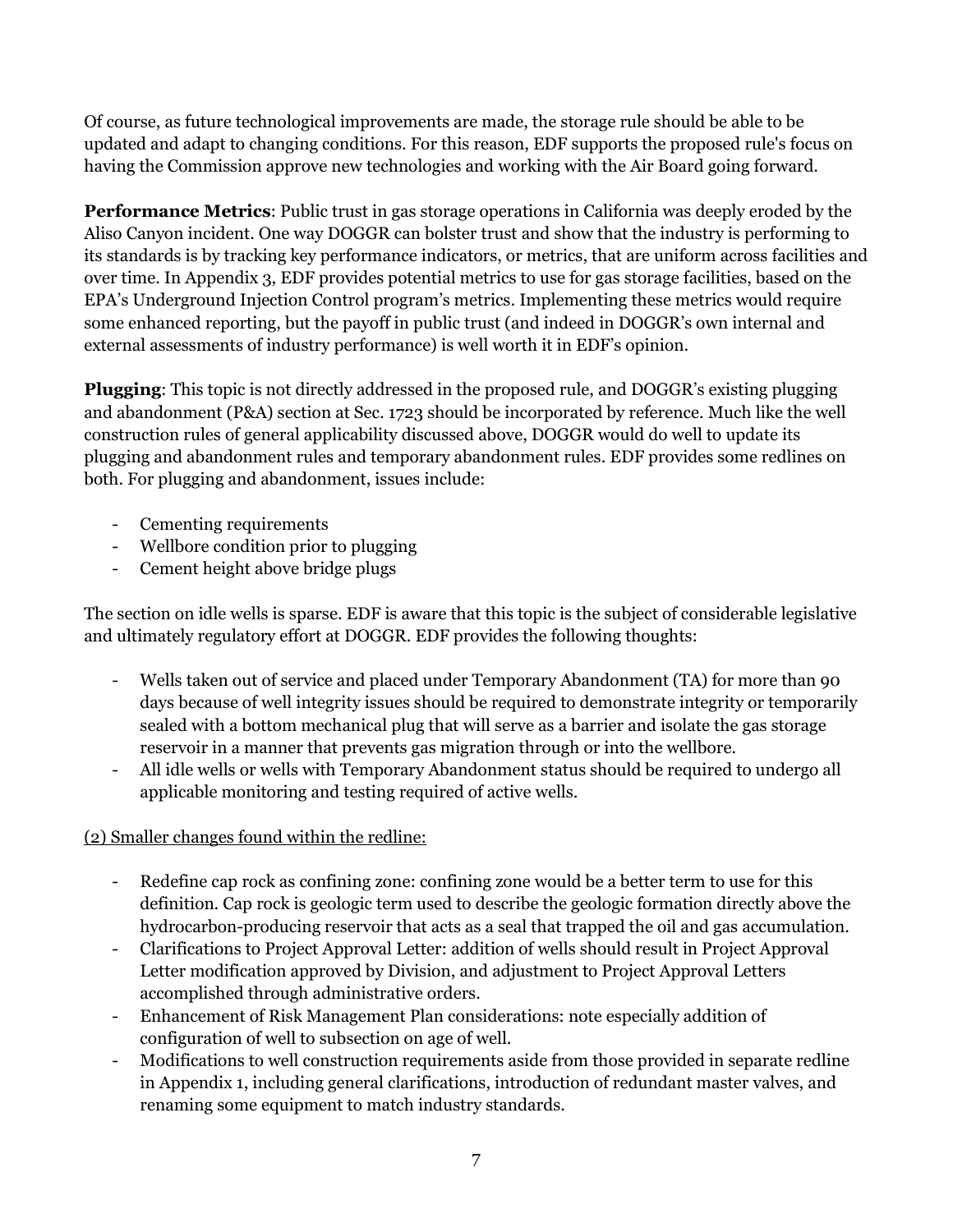- Additional wellhead requirements with respect to pressures, valves, and barriers.
- Emergency Response Plan: documentation of demonstration of competency with respect to training and drills. Note that EDF continues to study leading practices related to Emergency Response Planning and will provide more detailed comments on the topic during the formal rulemaking.

#### (3) Track changes version of the discussion draft:

See attached markup of discussion draft. It is worth noting that in addition to the items above, EDF has made a variety of other small edits for clarity throughout the document, for which we urge due consideration.

(4) Appendices

- 1: Redline of well construction rules of general applicability
- 2: Excerpt of EDF's comments on DOGGR UIC discussion draft focused on well integrity testing protocols
- 3: Gas storage well metrics
- 4: P&A and TA language

Thank you for this opportunity to comment on the discussion draft. EDF looks forward to working with the Division over the coming months as it more fully fleshes out a robust regulatory framework for natural gas storage. If you wish to follow up on any of the items discussed in this letter or attachments, please feel free to contact us by email at apeltz@edf.org, or by phone at 212-616-1212.

Respectfully submitted,

Adam Peltz Attorney, US Climate and Energy Program Environmental Defense Fund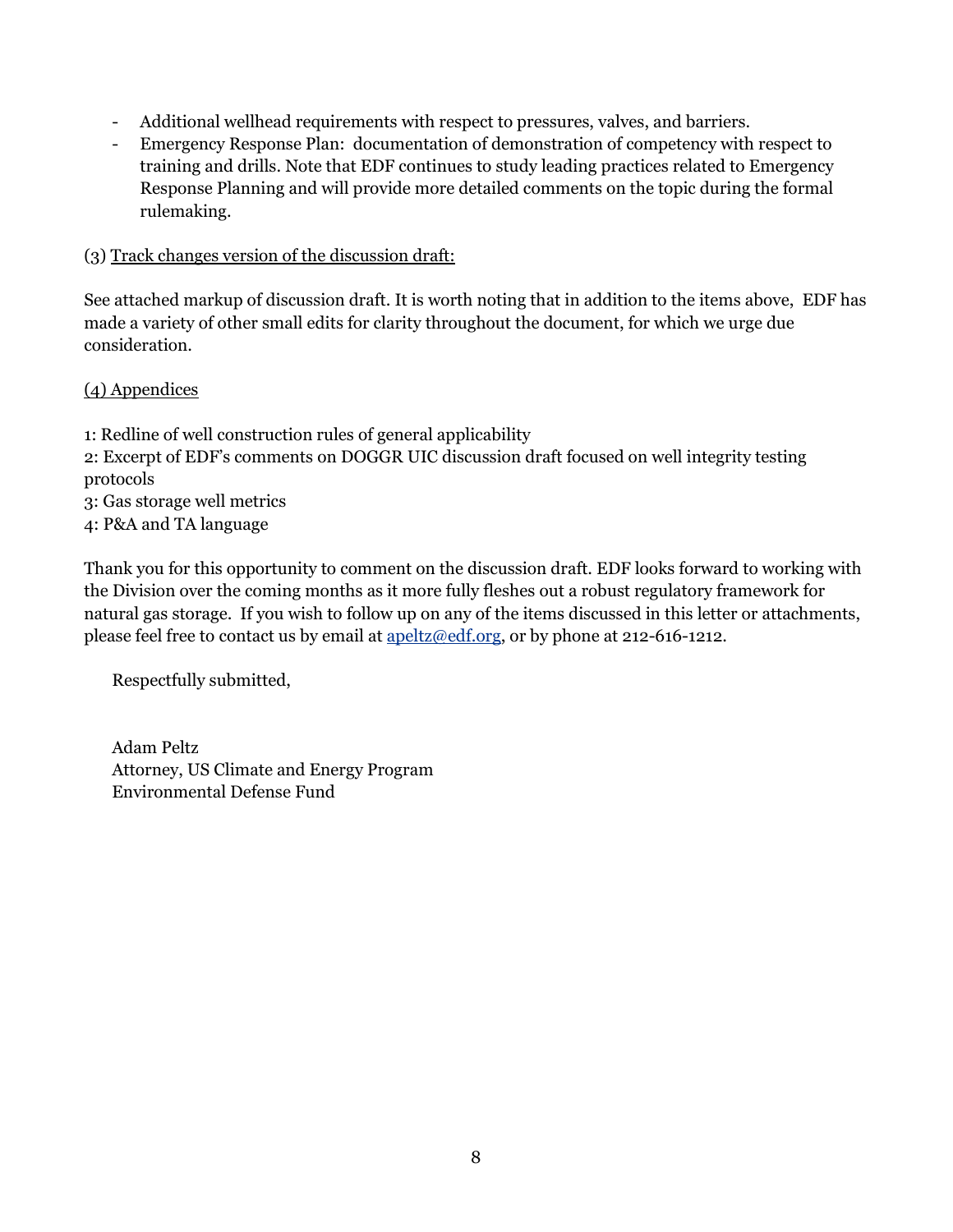## **REQUIREMENTS FOR CALIFORNIA UNDERGROUND GAS STORAGE PROJECTS**

# **DISCUSSION DRAFT**

## **CALIFORNIA CODE OF REGULATIONS, TITLE 14 CHAPTER 4. DEVELOPMENT, REGULATION, AND CONSERVATION OF OIL AND GAS RESOURCES**

### **Subchapter 1. Onshore Well Regulations**

#### **[SECTION 1724.9 IS DELETED]**

#### **NEW ARTICLE ADDED:**

#### **Article 4. Requirements for Underground Gas Storage Projects**

#### **1726. Purpose, Scope, and Applicability.**

The purpose of this article is to set forth regulations governing underground gas storage projects. Underground gas storage projects and gas storage wells are not subject to the requirements of Sections 1724.6 through 1724.10.

#### AUTHORITY:

Note: Authority cited: Sections 3013 and 3106, Public Resources Code. Reference: Section 3106, 3220 and 3403.5 Public Resources Code.

#### **1726.1 Definitions.**

(a) The following definitions are applicable to this article:

(1) "As Low As Reasonably Practicable" (ALARP) means a systematic risk-informed decision framework used to decide whether risk mitigation is needed and, when it is needed, how much should be spent until the mitigation costs are deemed to be disproportionally excessive relative to the benefits.

 $(1)(2)$  "Area of review" means the volumetric vertical and horizontal extent of the reservoir used for underground gas storage and surrounding areas that may be subject to its influence. The area of review  $\frac{\text{may}}{\text{be}}$  is delineated by the geologic extent of the reservoir such as impervious rock, structural closure, decrease or loss of porosity and permeability, or hydrodynamic forces in a three dimensional image.

 $\frac{1}{2}(3)$  "Confining zoneaprock" means the rock layer or layers at the upper boundary of the storage reservoir acting as the primary barrier preventing upward migration of fluids.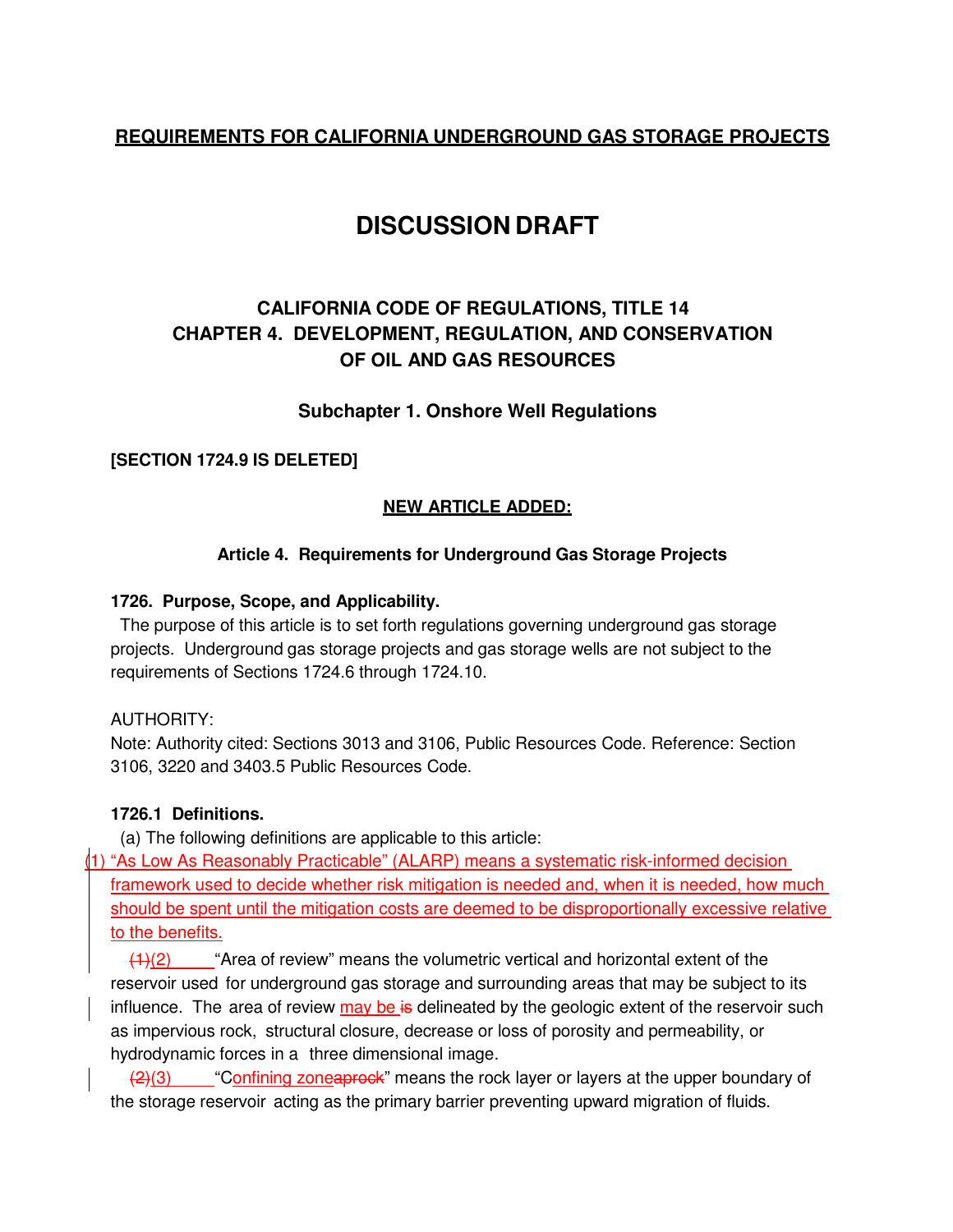$\left(4\right)$  "Fluid" means liquid or gas.

 $(4)(5)$  "Gas storage well" means a well used to inject or withdraw gas from an underground gas storage project.

(5)(6) "Gas Storage Reservoir" means a the hydrocarbon reservoir that is being, or has been converted and used to store natural gas in an underground gas storage project. The entire depth interval of a reservoir from the shallowest to the deepest depth can be subdivided into one or more depth intervals, which are referred to in this article as "zones".

(7) "Underground gas storage project" means a project for the injection and withdrawal of natural gas into an underground hydrocarbon reservoir for the purpose of storage. An underground gas storage project includes the reservoir used for storage, the confining zonescaprock, gas storage wells, observation wells, and any other wells approved for use in the project. A gas storage project also includes the wellheads and, to the extent that they are subject to regulation by the Division, attendant facilities, and other appurtenances.

(8) "Division" means the California Division of Oil, Gas, & Geothermal Resources. (9) "Buffer zone" means a protective boundary established beyond the gas storage reservoir area of review to protect the integrity of the gas storage operations.

#### AUTHORITY:

Note: Authority cited: Sections 3013 and 3106, Public Resources Code. Reference: Section 3106, 3220 and 3403.5 Public Resources Code.

#### **1726.2 Approval of Underground Gas Storage Projects.**

(b) A Project Approval Letter shall be obtained from the Division before any injection or withdrawal occurs as part of an underground gas storage project. The Project Approval Letter shall specify the location and nature of the underground gas storage project, as well as the conditions of the Division's approval. Changes to the operational parameters or addition of new wells to of an underground gas storage project are subject to approval by the Division and shall be noted in either an addendum to the Project Approval Letter or a revised Project Approval Letter. Underground gas storage project operations shall not occur or continue unless consistent with the terms and conditions of a current Project Approval Letter.

(c) The Division will review underground gas storage projects to verify adherence to the terms and conditions of the Project Approval Letter, and will periodically review the terms and conditions of the Project Approval Letter to ensure that they effectively prevent damage to life, health, property, and natural resources. Ongoing approval of an underground gas storage project is at the Division's discretion and a Project Approval Letter is subject to suspension, modification, or rescission by the Division by Administrative Order.

(d) If the Division determines that operation of an underground gas storage project is inconsistent with the terms and conditions of a current Project Approval Letter, or otherwise poses a threat to life, health, property, or natural resources, then upon written notice by Administrative Order from the Division specified operations shall cease immediately, or as soon as it is safe to do so.

#### AUTHORITY: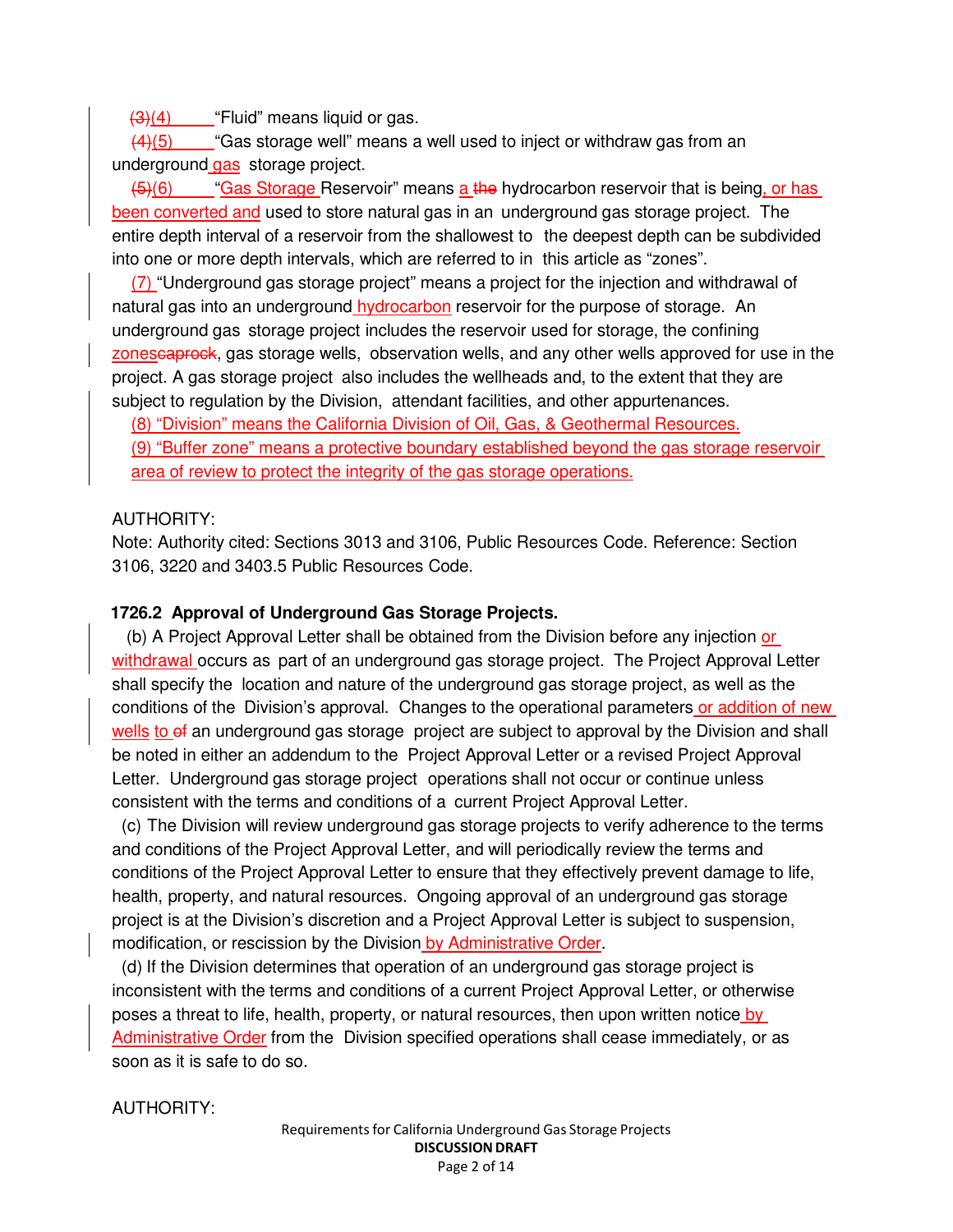Note: Authority cited: Sections 3013 and 3106, Public Resources Code. Reference: Section 3106, 3220 and 3403.5 Public Resources Code.

#### **1726.3 Risk Management Plans.**

 $\Theta$ (a) For each underground gas storage project, the operator shall submit a Risk Management Plan to the Division for review and approval. The Risk Management Plan shall identify potential threats and hazards to well and reservoir integrity, as well as life, health, property, and natural resources; assess risks based on potential severity and estimated likelihood of occurrence of each threat; identify the preventive and monitoring processes employed to mitigate each risk identified as well as overall and integrated risks; and specify a process for periodic review and reassessment of the risk assessment and prevention protocols. The Risk Management Plan shall be designed to reduce risks to a level As Low As Reasonable Practicable (ALARP) in consultation with the Division. Risk assessment and prevention protocols shall be consistent with and additional to any other existing requirement in statute or regulation. The operator shall state and justify what method and guidance it has followed in preparing the risk assessment. The Risk Management Plan shall specify a schedule for submission of risk assessment results to the Division. Risk Management Plan submissions, annual certifications, and updates shall all be certified by an appropriate Professional Engineer of the State of California. All Risk Management Plans shall include at least the following risk assessment and prevention protocols:

(1) Well construction, cementing, and design standards, consistent with the requirements of Section 1726.5. If the operator has gas storage wells that are not in conformance with the requirements of Section 1726.5, then the Risk Management Plan shall include a work plan for either bringing the wells into conformance or phasing the wells out of use in a time frame acceptable to the Division.

(2) For each gas storage well, installationemployment as appropriate of surface and/or subsurface automatic or remote-actuated safety valves based on the following:

(A) The well's distance from dwellings, other buildings intended for human occupancy, or other well-defined outside areas where the public people may assemble such as campgrounds, recreational areas, or playgrounds;

(B) Gas composition, operational pressures, total fluid flow, and maximum flow potential;

(C) The distance between wellheads or between a wellhead and other facilities, and access availability for drilling and service rigs and emergency services;

(D) The risks created by installation and servicing requirements of safety valves;

(E) The risks to and from the well related to roadways, rights of way, railways, airports, and industrial facilities;

(F) Proximity to environmentally- or culturally-sensitive areas;

(G) Alternative protection measures which could be afforded by barricades or distance or other measures;

(H) Age and configuration of well;

(I) The risks of well sabotage;

(J) The current and predicted development of the surrounding area, topography and regional drainage systems and environmental considerations; and

> Requirementsfor California Underground Gas Storage Projects DISCUSSION DRAFT Page 3 of 14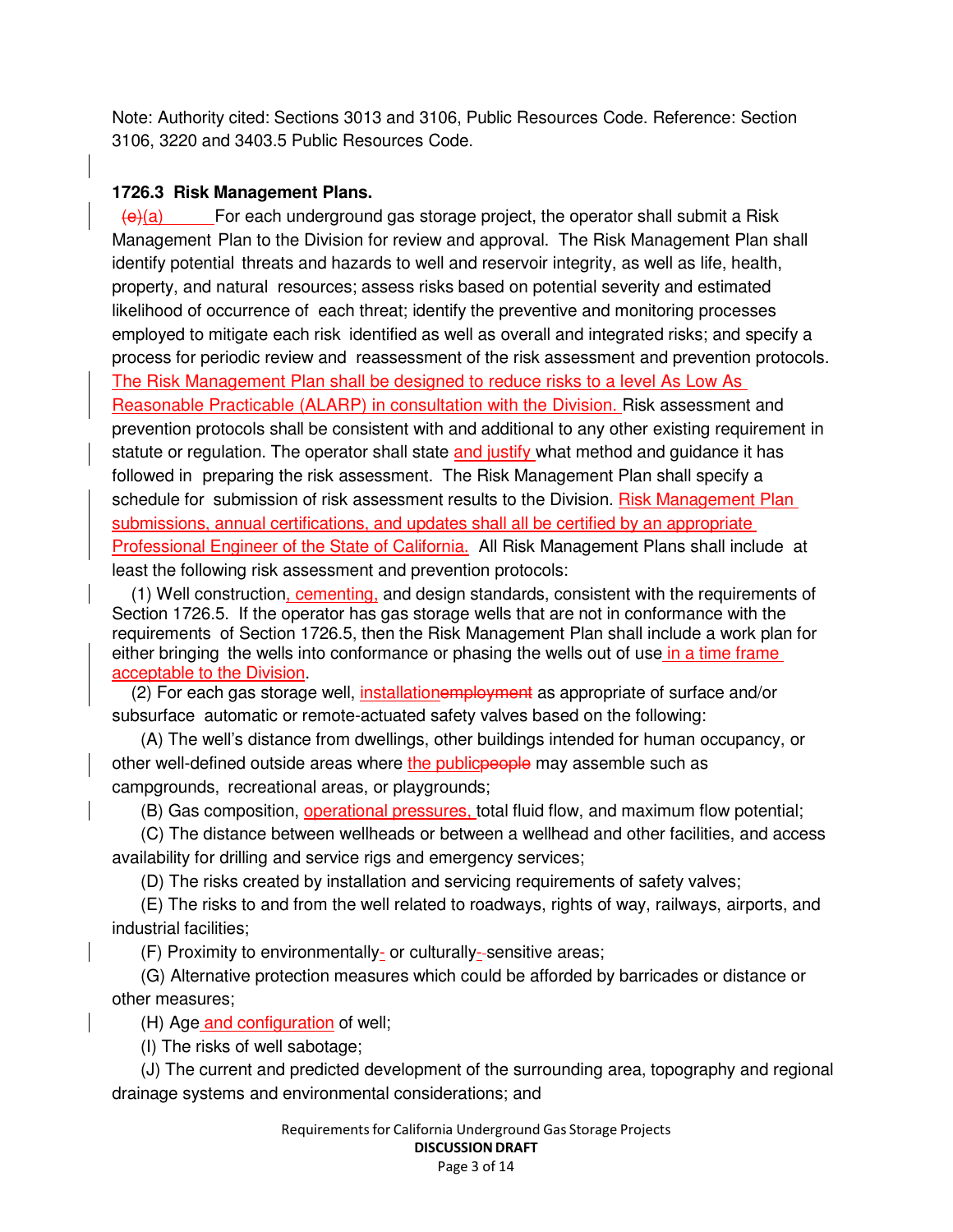(K) Evaluation of geologic hazards such as seismicity, active faults, landslides, subsidence, and other potential force majeure issuespotential for tsunamis.

(3) Ongoing verification and demonstration of the external and internal mechanical integrity of each well used in the underground gas storage project and **anyeach** well that penetrates or is drilled through inintersects the reservoir used for gas storage within the area of review. The mechanical integrity testing protocols for gas storage wells shall, at a minimum, adhere to the requirements of Section 1726.6.

(4) Corrosion monitoring and evaluation including the following:

(A) Evaluation of tubular and all casing integrity and identification of defects caused by corrosion or other chemical or mechanical damage;

(B) Corrosion potential of wellbore produced fluids and solids, including the impact of operating pressure on the corrosion potential of wellbore fluids and analysis of partial pressures;

(C) Corrosion potential of annular and packer fluid;

(D) Corrosion potential of current flows associated with cathodic protection systems;

(E) Corrosion potential of all formation fluids, including fluids in formations above the storage zone; and

(F) Corrosion potential of uncemented casing.

(5) Ongoing evaluation of gas storage wells including monitoring of all casing pressure changes at the wellhead, analysis of facility flow erosion, hydrate potential, individual facility component capacity and fluid disposal capability at intended gas and liquid rates and pressures, and analysis of the specific impacts that the intended operating pressure range could have on the corrosive potential of fluids in the system.

(6) Material balance monitoring in accordance with the requirements of Section 1726.7(b).

(7) Ongoing verification and demonstration of the integrity of the reservoir including demonstration that reservoir integrity will not be adversely impacted by operating conditions.

(8) Identification of potential threats and hazards associated with operation of the underground gas storage project including the following:

(A) Evaluation of likelihood of events and consequences related to the events;

(B) Determination of risk ranking to develop preventive and mitigating measures to monitor or reduce risk;

(C) Documentation of risk evaluation and description of the basis for selection of preventive and mitigating measures;

(D) Provision for data feedback and validation;

(E) Regular, periodic risk assessment reviews to update information and evaluate risk management effectiveness; and

(F) Analysis and risk assessment of geologic hazards including, and not limited to seismicity, faults, subsidence, and other force majeure issuesinundation by tsunamis, sea level rise, and floods.

(G) Analysis and risk assessment of hazards associated with the potential for explosion and/or fire.

Requirementsfor California Underground Gas Storage Projects (9) If observation wells are are required and installedemployed, monitoring shall include: identification and documentation of baseline conditions such as wellbore pressure, pressure of monitored annuli, gas composition and liquid level and geological formation being utilized for

DISCUSSION DRAFT

Page 4 of 14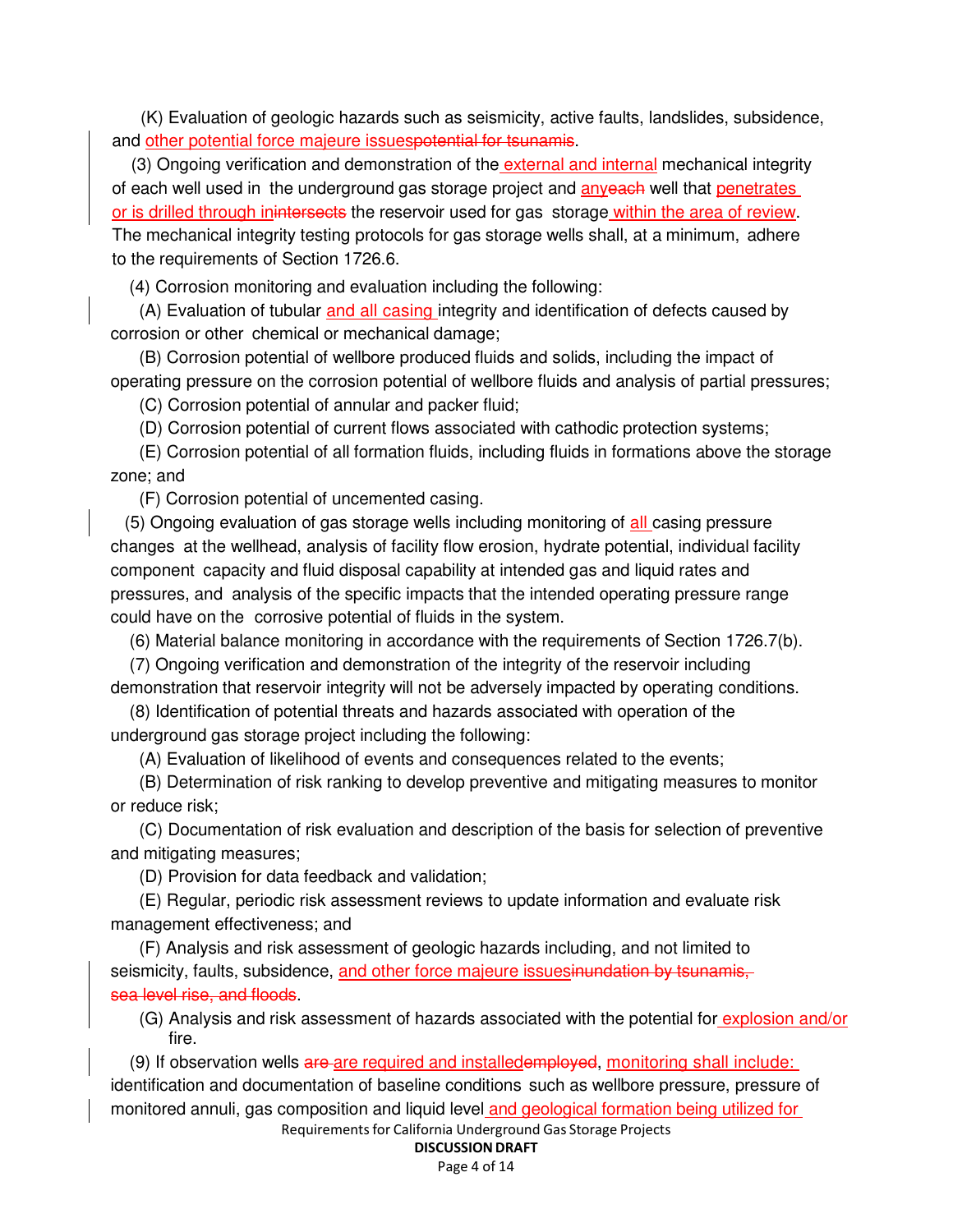observation. Observation wells should be constructed and operated pursuant to [applicable DOGGR requirements].

(10) Consideration of potential for impacts to underground sources of drinking water (USDWs) and groundwater quality resulting from operations of the underground gas storage project.

(11) Prioritization of risk mitigation efforts based on potential severity and estimated likelihood of occurrence of each threat.

(12) An emergency response plan that accounts for the threats and hazards identified in the Risk Management Plan and that complies with the requirements of Section 1726.9.

(b) On an annual basis, the operator shall evaluate whether risks or risk control options justify an update to the Risk Management Plan, and either provide an update to the Division for approval, or certify that no update is necessary, per subdivision (a). In any case, the operator shall update and submit a revised Risk Management Plan to the Division at least every five years, per subdivision (a).

(cb) The Division will make completed Risk Management Plans and significant updates to the Risk Management Plans available to the California Public Utilities Commission. If any part of a Risk Management Plan is subject to confidential treatment, then the Division will segregate the confidential records and only provide them if the California Public Utilities Commission has agreed to treat the records as confidential.

### AUTHORITY:

Note: Authority cited: Sections 3013 and 3106, Public Resources Code. Reference: Section 3106, 3220 and 3403.5 Public Resources Code.

### **1726.4 Underground Gas Storage Project Data Requirements.**

(a) For all underground gas storage projects, the operator shall provide the Division with data, analysis, and interpretation that demonstrate to the Division's satisfaction that stored gas will be confined to the approved zone(s) of injection and withdrawal and that the underground gas storage project will not cause damage to life, health, property, or natural resources. The operator shall provide the data specified in this section and any data that, in the judgment of the Division Supervisor, are pertinent and necessary for the proper evaluation of the proposed project. The data provided by the operator shall be to a level of detail and certainty satisfactory to the Division, and the operator shall ensure that required data is complete and current, regardless of the date of approval of the gas storage project. The data submitted to the Division shall include, but is not limited to the following:

(1) Oil and gas reserves of all proposed storage zones prior to start of injection, including calculations, to indicate the storage capacity of the reservoir being considered for gas storage.

(2) Description of existing or proposed surface and subsurface safety devices, tests, and precautions to be taken to ensure safety of the project.

(3) Proposed produced water disposal method.

(3)(4) Demonstration of external and internal well integrity.

 $\frac{(4)(5)}{2}$  Maximum and minimum reservoir pressure for the underground gas storage project and the data and calculations supporting the bases for the pressure limits. The

Requirementsfor California Underground Gas Storage Projects

## DISCUSSION DRAFT

Page 5 of 14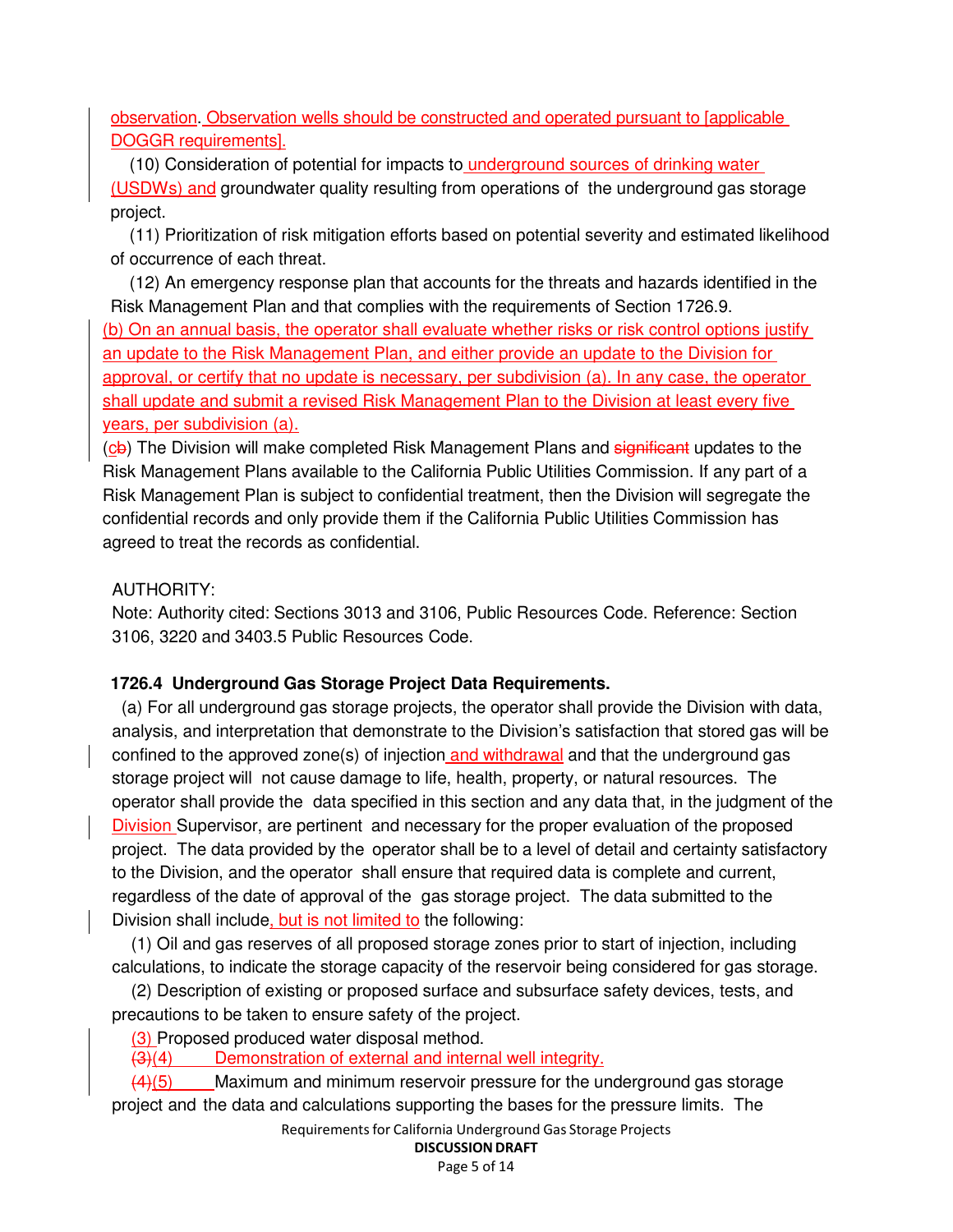pressure limits shall account for the following:

(A) The pressure required to inject and withdraw storage fluids, particularly at total inventory, shall not exceed the design pressure limits of the reservoir, confining zonesaprock, well constructions, well heads, surface piping or associated facilities.

(B) The minimum reservoir pressure shall take into account the historic minimum operating pressure and reservoir geomechanical competency. The impacts of intended minimum reservoir pressure shall be accounted for as it relates to geomechanical stress and liquid influx.

 $\left(6\right)$  An engineering and geological study demonstrating that injected gas will not migrate out of the approved zone or zones, such as through another well penetration, geologic structure, faults, fractures or fissures, or loss of integrity of the holes in casing. The study shall include, but is not limited to:

(A) Statement of primary purpose of the project.

(B) Reservoir characteristics of each injection and withdrawal zone, such as porosity, permeability, average thickness, areal extent, fracture gradient, original and present bottomhole temperature and pressure, and original and residual oil, gas, and water saturations.

(C) A comprehensive geologic characterization of the gas storage project including lithology of the storage zone or zones and sealing mechanisms as well as all formations encountered from surface to the deepest well in the project. The geologic characterization shall include any information that may be required to ensure injected or withdrawn gas does not have an adverse effect on the project or pose a threat to life, health, property or natural resources. The geologic characterization shall include potential pathways for gas migration, identification of USDWs, flow zones, lost circulation zones, corrosive zones, and commercial hydrocarbon-producing reservoirs, and areas or formations where potential entrapment of migrated gas could occur. Information to accompany the geologic study shall include but is not limited to:

(i) Structure contour maps drawn on a geologic marker unit at or near the top of each gas storage zone in the project area, indicating faults and other lateral containment features.

(ii) Isopach map of each gas storage reservoir or subzone in the project area.

(iii) At least two geologic cross sections through at least four gas storage wells in the project area and the areas immediately adjacent to the gas storage project area.

(iv) Representative geophysicalelectric log to a depth below the deepest gas storageproducing zone identifying all geologic units, formations, aquifers with groundwater that has 10,000 or less milligrams per liter of total dissolved solids content, aquifers with groundwater that has 3,000 or less milligrams per liter of total dissolved solids content, oil or gas zones, and gas storage reservoirs.

(v) Additional information including, but not limited to: isopach, isoGORisogor, isoBARisobar, structure- contour, seismic reflection surveys, 3-D, water-oil, or gas-oil ratio maps of the project and other information which will delineate all known features such as faults and fractures within the area of influence of the gas storage project.

(D) Reservoir fluid data for each gas storage zone, such as oil gravity and viscosity, water quality, presence and concentrations of non-hydrocarbon components in the associated gas (e.g. hydrogen sulfide, helium, etc.), and specific gravity of gas.

> Requirementsfor California Underground Gas Storage Projects DISCUSSION DRAFT Page 6 of 14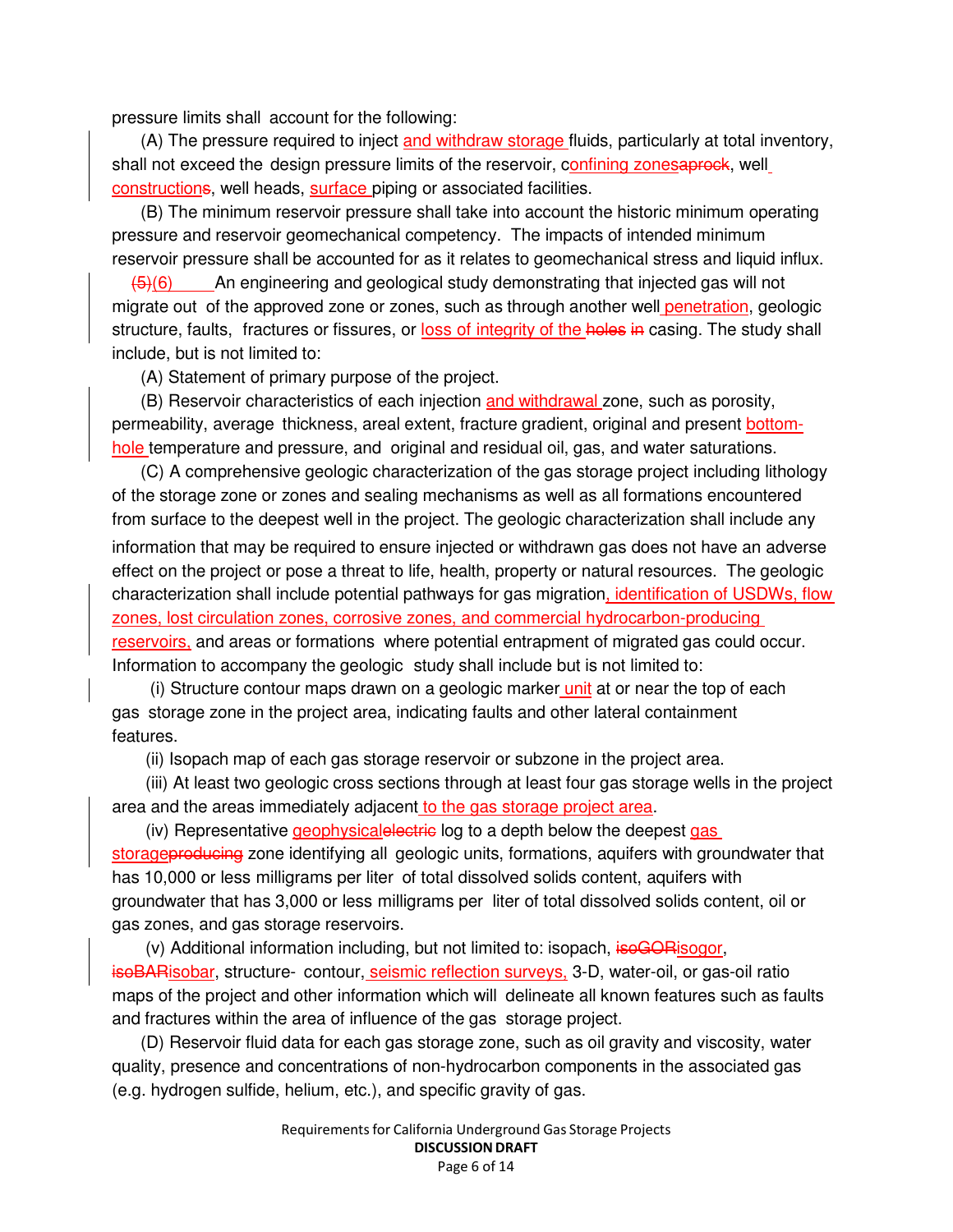(E) A map of the area of review and buffer zone showing the location and status of all wells within and adjacent to the boundary of the area of review and buffer zone. The wellbore path of directionally drilled wells shall be shown, with indication of the interval penetrating the gas storage zone(s) of the underground gas storage project.

(F) Well construction Casing diagrams, including all data specified in Section 1726.4.1, of all wells that are within the area of review and that penetrate into or through the gas storage reservoir within are in the same or a deeper zone as the gas storage project, including directionally drilled wells that intersect the area of review in the same or deeper zone. The well construction casing diagrams must demonstrate that the wells in the area will not be a potential conduit for gas to migrate outside of the approved zone of gas storage or otherwise have an adverse effect on the project or cause damage to life, health, property, or natural resources. At a minimum, the well construction easing diagrams must demonstrate that:

(i) Plugged and abandoned wells shall have cement across all perforations or openhole completions and extending at least 100 feet above the highest of the top of a landed liner, the uppermost perforations, the casing cementing point, the water shutoff holes, or the intended zone of injection; and

(ii) Wells that are not plugged and abandoned and that have been inactive for more than two years shall have cement plugs across all hydrocarbon zones, *flow zones*, lost circulation zones, and corrosive zones and the base of groundwater that has 10,000 or less milligrams per liter of total dissolved solids content, and groundwater that has 3,000 or less milligrams per liter of total dissolved solids content.

(G) Identification of all wells within the area of review and buffer zone that are not in the same or a deeper zone as the underground gas storage project, including description of the producing or injecting geologic formation(s), well construction, cementing, and total depth of the well and the estimated top of the gas storage reservoir below the well.

(H) Wells completed into or penetrating through the intended gas storage reservoir shall be identified and evaluated for containment assurance for the design of gas storage operation volumes, pressures, and flow rates. The operator shallould identify, and the Division confirm, wells which may require integrity testing or well logging in order to meet the integrity demonstration. The Division may select plugged and abandoned wells to be re-entered, examined, re-plugged and abandoned, or monitored to manage identified containment assurance issues prior to approval of gas storage operations.

(I) The planned or estimated well drilling and plugging and abandonment program to complete the project, showing all gas storage wells, plugged and abandoned wells, other wells related to the project, and unit boundaries.

(J) Maps of the locations of underground disposal wells and disposal zoneshorizons, mining, and other subsurface industrial activities not associated with oil and gas production or gas storage operations within the area of review and buffer zone, to the extent it is publicly available.

 $(6)(7)$  A gas storage injection and withdrawal plan that includes all of the following:

(A) Maximum anticipated surface injection pressure and maximum anticipated daily volume and rate of injection, by well.

> Requirementsfor California Underground Gas Storage Projects DISCUSSION DRAFT Page 7 of 14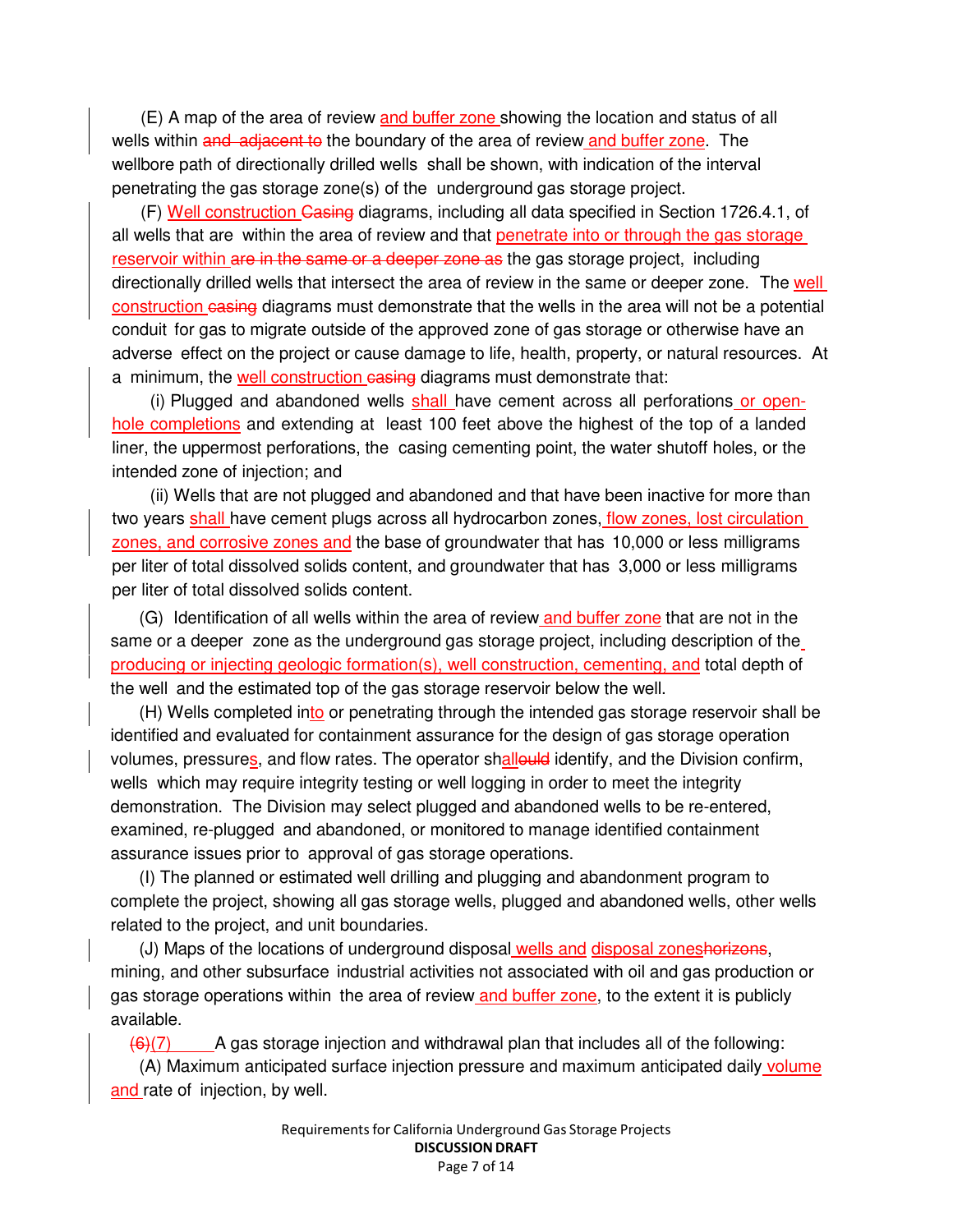(B) Monitoring system or method acceptable to the Division to be utilized to ensure the gas injected is confined to the intended approved zone(s) of injection.

(C) A wellhead monitoring system acceptable to the Division for the detection of leaks.

(D) A list of proposed cathodic protection measures for plant, lines, and wells, where employed.

(E) A summary of the source and analysis of the gas injected, submitted to the Division on an annual basis.

 $(7)(8)$  The name and API number of all gas storage wells and other wells that are part of the underground gas storage project.

(9) Any data that, in the judgment of the Division Supervisor, are pertinent and necessary for the proper evaluation of the underground gas storage project.

(8)(10) Any performance metrics data required by the Division.

(b) Updated data shall be provided to the Division if conditions change or if more accurate data become available.

(c) All data filed with the Division under this section shall be submitted electronically, in a format acceptable to the Division. All maps, diagrams and exhibits shall be clearly labeled as to scale, north arrow, coordinate system, and purpose, and shall clearly identify wells, boundaries, zones, contacts, and other relevant data.

(d) Where it is infeasible to supply the data specified in subdivision (a), the Division may accept alternative data, provided that the alternative data demonstrate to the Division's satisfaction, at least as comprehensively as would be accomplished by the data specified in subdivision (a) that injected gas will be confined to the approved reservoir or reservoirs of injection and that the underground gas storage project will not cause damage to life, health, property, or natural resources.

(e) The operator shall consult with the Division if the operator believes that there is a basis under state or federal law for confidential treatment of any data submitted to the Division. If the Division agrees that there is a basis for confidential treatment of data submitted, then the Division will take appropriate steps to maintain the confidentiality of that data.

(f) The Division will make all data received under this section available to the California Public Utilities Commission upon request. If the requested records are subject to confidential treatment, then the Division will only provide the records if the California Public Utilities Commission has agreed to treat the records as confidential.

#### AUTHORITY:

Note: Authority cited: Sections 3013 and 3106, Public Resources Code. Reference: Section 3106, 3220 and 3403.5 Public Resources Code.

#### **1726.4.1 Well Construction Casing Diagrams.**

(a) Well construction Casing diagrams submitted under Section 1726.4 shall adhere to the following requirements:

(1) Well construction Casing diagrams shall include all of the following data:

(A) Operator, lease name, well number, and API number of the well;

Requirementsfor California Underground Gas Storage Projects DISCUSSION DRAFT Page 8 of 14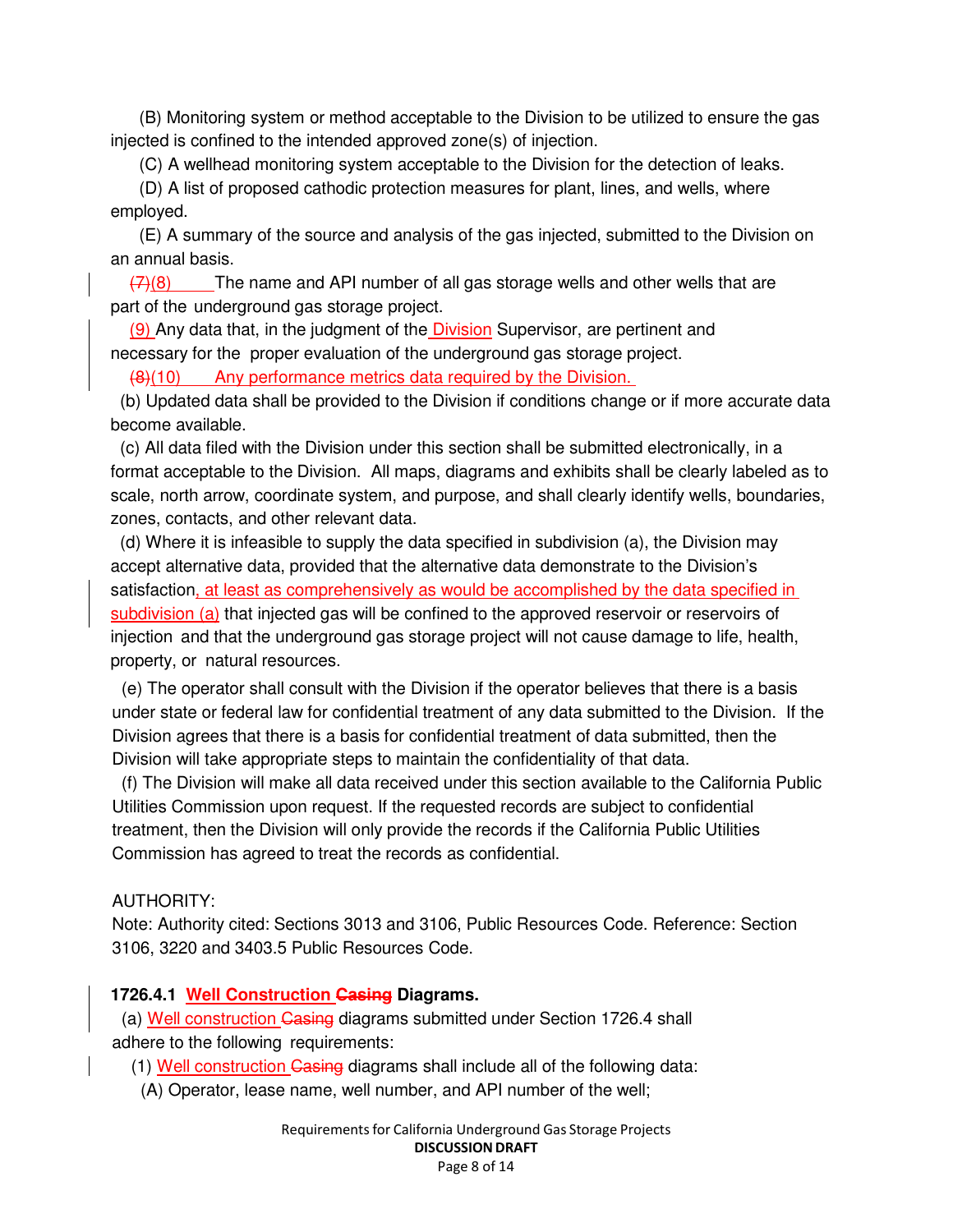(B) Ground elevation from sea level;

(C) Reference elevation (i.e. rig floor or Kelly Bushing);

(D) Base of groundwater that has 3,000 or less milligrams per liter of total dissolved solids content;

(E) Base of groundwater that has 10,000 or less milligrams per liter of total dissolved solids content;

(F) Sizes, weights, grades, and connection types of casing and tubing;

(G) Details, to include depths, on associated equipment such as surface and

subsurface safety valves, packers, gas lift mandrels;

(H) Depths of casing shoes, stubs, and liner tops;

(I) Depths of perforation intervals, water shutoff holes, cement port, cavity shots, cuts,

patches, casing damage, top of junk or fish left in well, and any other feature that influences flow in the well or may compromise the mechanical integrity of the well;

(J) Drill bit size diameter and depth of drilled hole;

(K) Cement plugs inside casings, including top and bottom of cement plug, with method of determination;

(L) All cement fill behind casings, including top and bottom of cemented interval, with method of determination;

(M) Type and weight (density) of fluid between cement plugs;

(N) Depths and names of the formation(s), zone(s), and geologic markers penetrated by the well, including the top and bottom of the gas storage zone(s);

(O) All information used to calculate the cement slurry (volume, density, yield), including but not limited to, cement type and additives, for each cement job; and

(P) All of the information listed in this paragraph for all previous drilled or sidetracked well bores.

(2) Measured depth and true vertical depth shall be provided for all measurements required under subdivision (a)(1).

(3) For directionally drilled or horizontal wells, a directional survey shall be provided with inclination, azimuth measurements, and surface location.

(4) Well construction Casing diagrams shall be submitted in an electronic format acceptable to the Division.

(5) For all wells to be used for gas injection and/or withdrawal, the well construction easing diagram shall include the mechanical well barrier elements that comprise the primary and secondary barriers as specified in section 1726.5.

#### AUTHORITY:

Note: Authority cited: Sections 3013 and 3106, Public Resources Code. Reference: Section 3106, 3220 and 3403.5 Public Resources Code.

#### **1726.5 Well Construction Requirements.**

Requirementsfor California Underground Gas Storage Projects (a) Operators shall design, drill, construct, and maintain gas storage wells to effectively ensure mechanical integrity under anticipated operating conditions for the underground gas storage project. The operator shall ensure that a single point of failure does not pose an immediate

#### DISCUSSION DRAFT

Page 9 of 14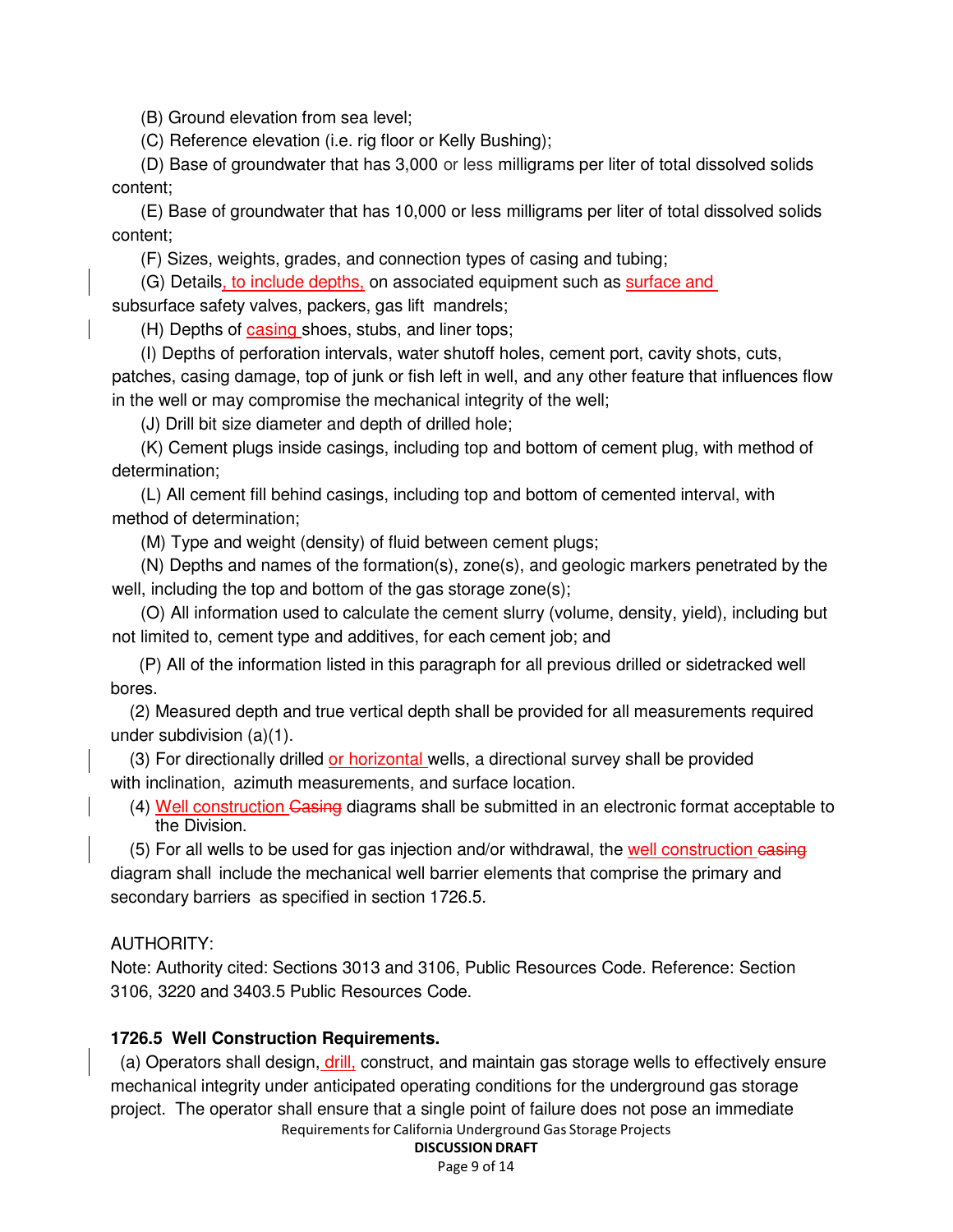threat of loss of control of fluids and make certain that integrity concerns with a gas storage well are identified and addressed before they can become a threat to life, health, property, or natural resources, or the environment. Where not superseded by requirements in subdivision (b), operators shall conform to requirements in Secs. 1722.2, 1722.3, 1722.4, 1722.5, 1722.6, 1723 (including all subsections), 1724.3, and 1724.4.

(b) Operators can demonstrate that a gas storage well adheres to the performance standard in subdivision (a) by demonstrating all of the following:

(1) The well has been completed with both primary and secondary mechanical well barriers to isolate the storage gas within the storage reservoir and transfer storage gas from the surface into and out of the storage reservoir.

(A) At minimum, the primary mechanical barrier shall be comprised of the following elements:

 $(i)$  Production casing extended to the  $t\ddot{\theta}$  surface with adequate cement with the required integrity to contain the maximum operational reservoir pressure;

(ii) Tubing with packer and production casing wellhead tree with the required integrity to contain maximum operational reservoir pressure; and

(iii) Surface Controlled Subsurface Safety Valve (SCSSV) or production casing master Christmas tree valve with the required integrity to contain reservoir pressure that halts flow through the well.

(B) At minimum, the secondary mechanical barrier shall be comprised of the following elements:

(i) Casing cement that overlaps at least 100 feet between two concentric casings, with good quality cement bond;

(ii) Wellhead with annular valves and seals and the required integrity to contain reservoir pressure;

 $\overline{\text{iii}}$ (iii) Casing with hanger and seal assembly;

 $(iii)(iv)$  Tubing hanger with seals; and

 $(i\theta)(v)$  Redundant Christmas tree-master valves on tubing and production casing to allow for well control and work under pressure.

(2) Each string of casing is designed to safely contain the expected internal and external o p e r a tional pressures and tensile loads.

(3) The surface casing is of sufficient size, weight, grade, competency, and depth and is cemented to the surface to support subsequent drilling operations.

(4) The production casing is of sufficient size, weight, grade, competency, and depth and cemented as required to maintain the well integrity, and is compatible with fluid chemical composition. The production casing is designed to accommodate fluids on injection and withdrawal at the maximum expected  $\rho$  p e r a t i o n a l pressures and velocities. The production casing shall be is free of open perforations or holes other than the planned completion interval(s). Perforations created for investigative or remedial work shall be are sealed with cement and pressure tested to establish hydraulic isolation.

(5) Casing connections are appropriate for use in the well design and exceed the expected mechanical loads.

> Requirementsfor California Underground Gas Storage Projects DISCUSSION DRAFT Page 10 of 14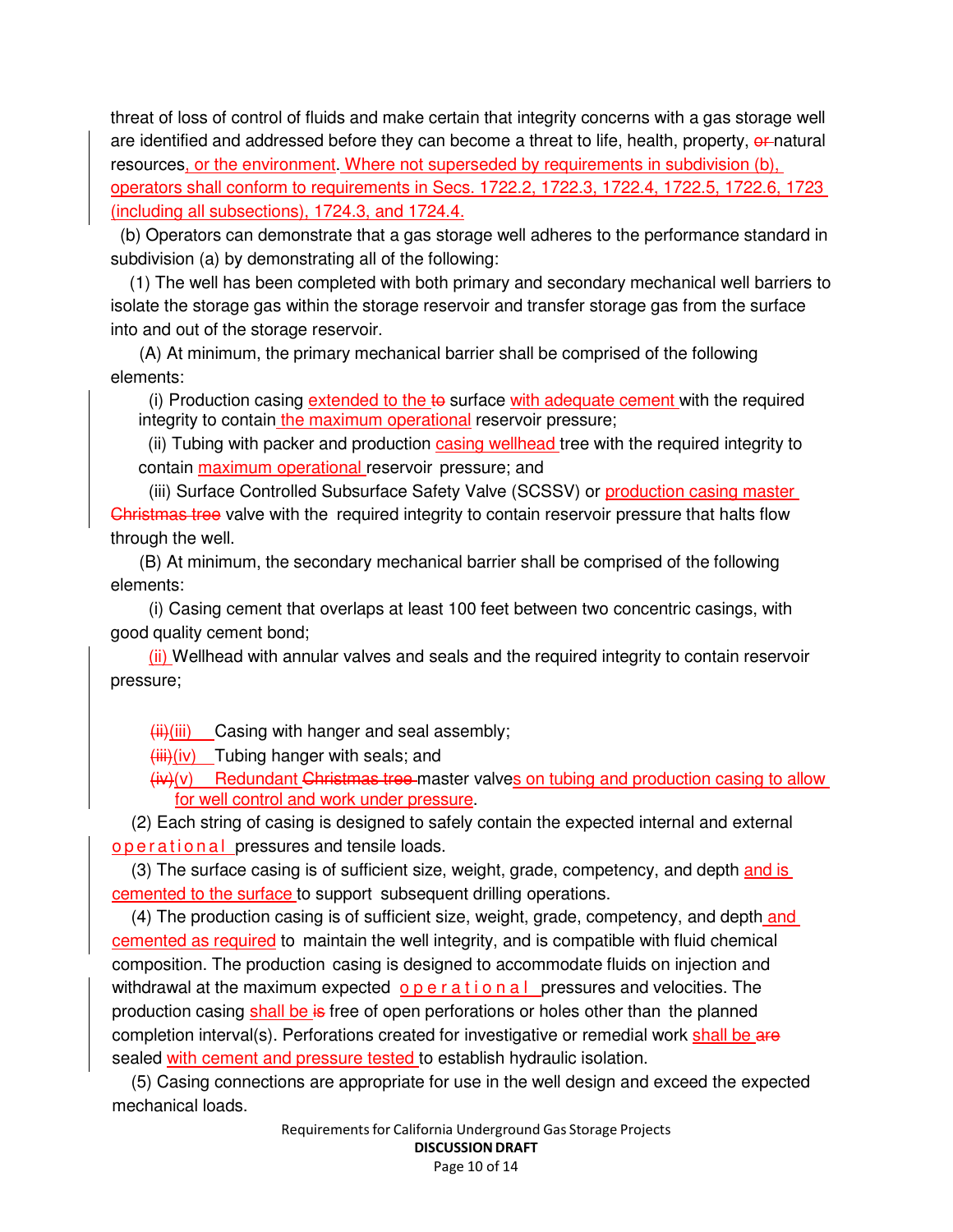(6) The gas storage well is cemented so as to maintain the integrity of the storage zone(s) by providing isolation of the reservoir from communication with other sources of permeability or porosity through the wellbore. Isolation is accomplished by filling the annular space between the casing and formation with competent cement to create a seal so that communication of fluids from the storage zone or other zones of interest is prevented.

(7) The cementing operations used a cement slurry designed for the anticipated wellbore conditions and operational pressures. All casing was cemented in a manner that ensures proper distribution and bonding of cement in the annular spaces. Additionally, cementing operations meet or exceed the following requirements:

(A) Surface casing is cemented with sufficient cement to fill the annular space from the shoe to the surface to protect ground water.

(B) Intermediate and production casings, if not cemented to the surface, are or shall be cemented with sufficient cement to fill the annular space to at least 500 feet above the gas storage reservoir, oil and gas zones or anomalous pressure intervals and to at least 400-500 feet above the base of groundwater that has 3,000 or less milligrams per liter of total dissolved solids content.

(8) Cement plugs provide for effective zonal isolation.

(9) Any remedial cement slurry or other sealants and placement techniques are designed for the specific wellbore conditions, pressures, formations, and type of repairs.

(10) Cement bond log or cement evaluation acceptable to the Division is on file that indicates an adequate cement bond between the casing, cement and geologic formations. A competent cement bond extends across the confining zoneaprock, and at least 100 feet above the gas storage reservoir.

(11) For wells equipped with tubing and packer, packer is set in cemented casing within confining zoneaprock or at a location acceptable to the Division.

(c) If the operator does not demonstrate that a gas storage well meets the criteria of subdivision (b), then the operator shall demonstrate to the Division's satisfaction that an alternative method of well design and construction has been employed that effectively adheres to the performance standard of subdivision (a) and is at least as effective and protective as the requirements specified in subdivision (b). The Division will determine on a case-by-case basis whether the operator has effectively demonstrated that a gas storage well that does not conform to the criteria in subdivision (b) meets the performance standard in subdivision (a).

#### AUTHORITY:

Note: Authority cited: Sections 3013 and 3106, Public Resources Code. Reference: Section 3106, 3220 and 3403.5 Public Resources Code.

### **1726.6 Mechanical Integrity Testing.**

(d) The operator shall, at a minimum, conduct the following mechanical integrity testing on each gas storage well:

Requirements for California Underground Gas Storage Projects  $(1)$  A temperature and noise log shall be conducted at least annually to ensure integrity of the production casing. All logging shall be conducted in accordance with the minimum standards and procedures approved by the Division. An appropriate repeat section (generally 100' to

DISCUSSION DRAFT Page 11 of 14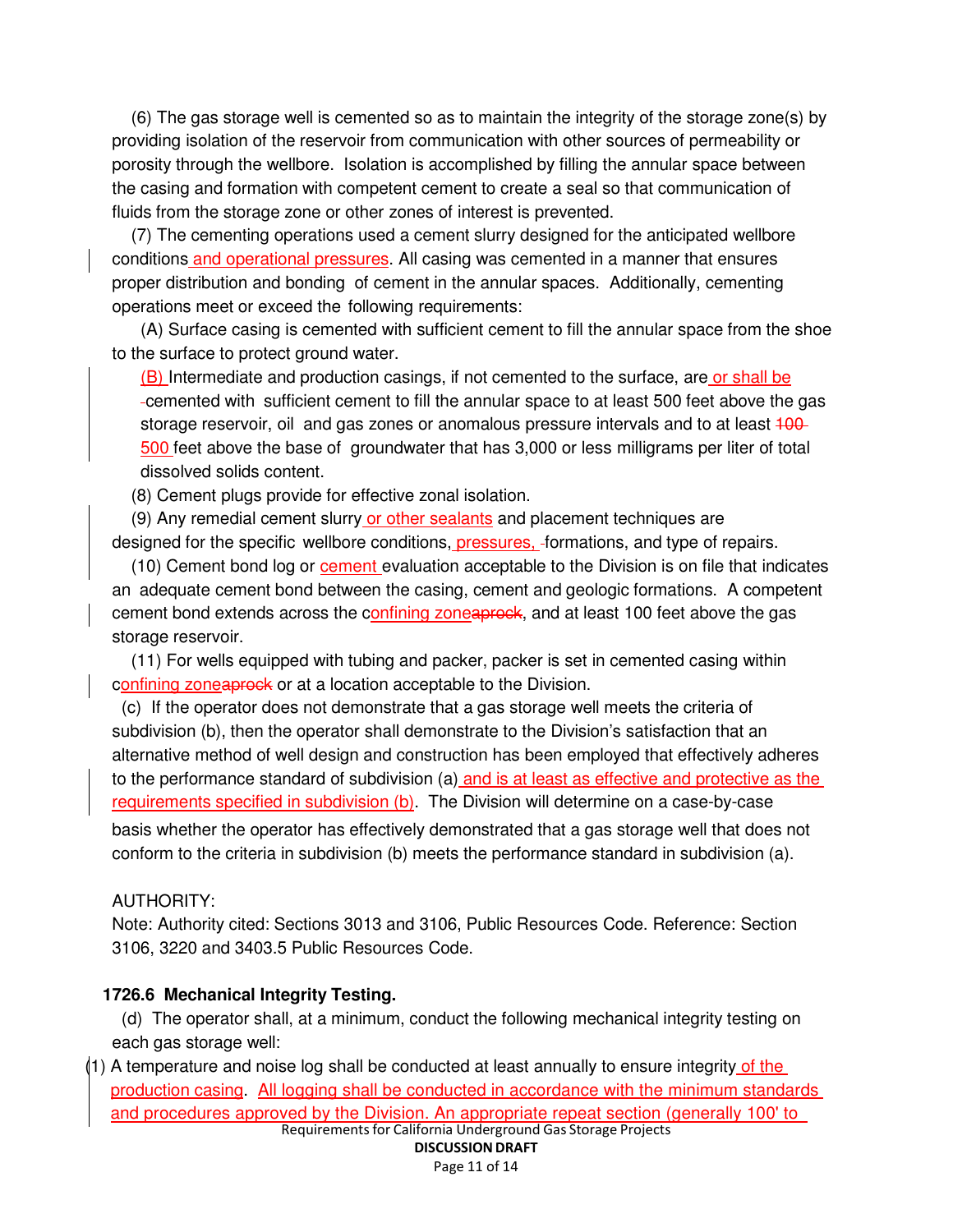200' interval) will be run to verify log data accuracy and made a part of the log presentation unless well conditions warrant otherwise. All anomalies identified shall be immediately reported to the appropriate district office and evaluated and described xplained to the Division's satisfaction.

2) A casing wall thickness inspection to determine corrosion potential, shall employing such methods as magnetic flux and ultrasonic technologies, and shall be performed at least every two years to determine if there are possible issues with production casing integrity. An appropriate repeat section (generally 100' to 200' interval) will be run to verify log data accuracy and made a part of the log presentation unless well conditions warrant otherwise. The results shall be compared against prior results and any other available data to determine the extent of the corrosion-rate.

If the casing wall thickness inspection indicate that within the next 24 months thinning of the casing will diminish the casing's ability to contain the well's maximum allowable operating pressure utilizing Barlow's equation or another method acceptable to the Division, then the well shall be remediated and shall not be used for injection or withdrawal without subsequent approval from the Division. The Division may approve a less frequent casing wall thickness inspection schedule for a well if the operator demonstrates to the Division's satisfaction that the well's corrosion rate is low enough that biennial inspection is not necessary.

 $\left(2\right)$ (3) A pressure test of the production casing on all injection and withdrawal wells shall be conducted at least every two years. If injection in the gas storage well is through tubing and packer, then the pressure test shall be performed on of the casing-tubing annulus of the well. If injection is through the production casing only, a mechanical packer or bridge plug shall be set immediately above the gas storage perforations and the pressure test performed on the entire string of production casing. -Pressure tests shall be conducted at a pressure at least as high as 115 percent of the maximum operating pressure. A lower testing pressure may be approved by the Division if necessary to ensure that testing does not compromise the mechanical integrity of the well. If a lower test pressure is approved by the Division for that reason and the test successfully demonstrates mechanical integrity, the operational pressure of the well will be reduced accordingly by Administrative Order. Pressure testing shall be conducted with liquid unless the Division approves pressure testing with gas. If a pressure test does not indicate a final stabilized pressure and less than 10 percent pressure loss over a minimum 30 minute test, then the well shall not be used for injection or withdrawal without subsequent approval from the Division. The Division may require a longer duration of up to 60 minutes pressure testing based on individual circumstances. The Division may approve a less frequent pressure testing schedule for a well if the operator demonstrates to the Division's satisfaction that other measures to ensure the integrity of the well warrant less frequent pressure testing.

(e) A newly constructed gas storage well, or a reworked gas storage well that has had its existing production casing modified from its previous condition during rework activities, shall be p r e s s u r e tested prior to commencement of injection operations and shall be pressure tested to the maximum allowable operating pressure and adhere to the testing requirements in subdivision (a) (3) as per subdivision (a). Operators shall conduct additional testing to establish baseline integrity conditions as required by the Division.

Requirementsfor California Underground Gas Storage Projects DISCUSSION DRAFT Page 12 of 14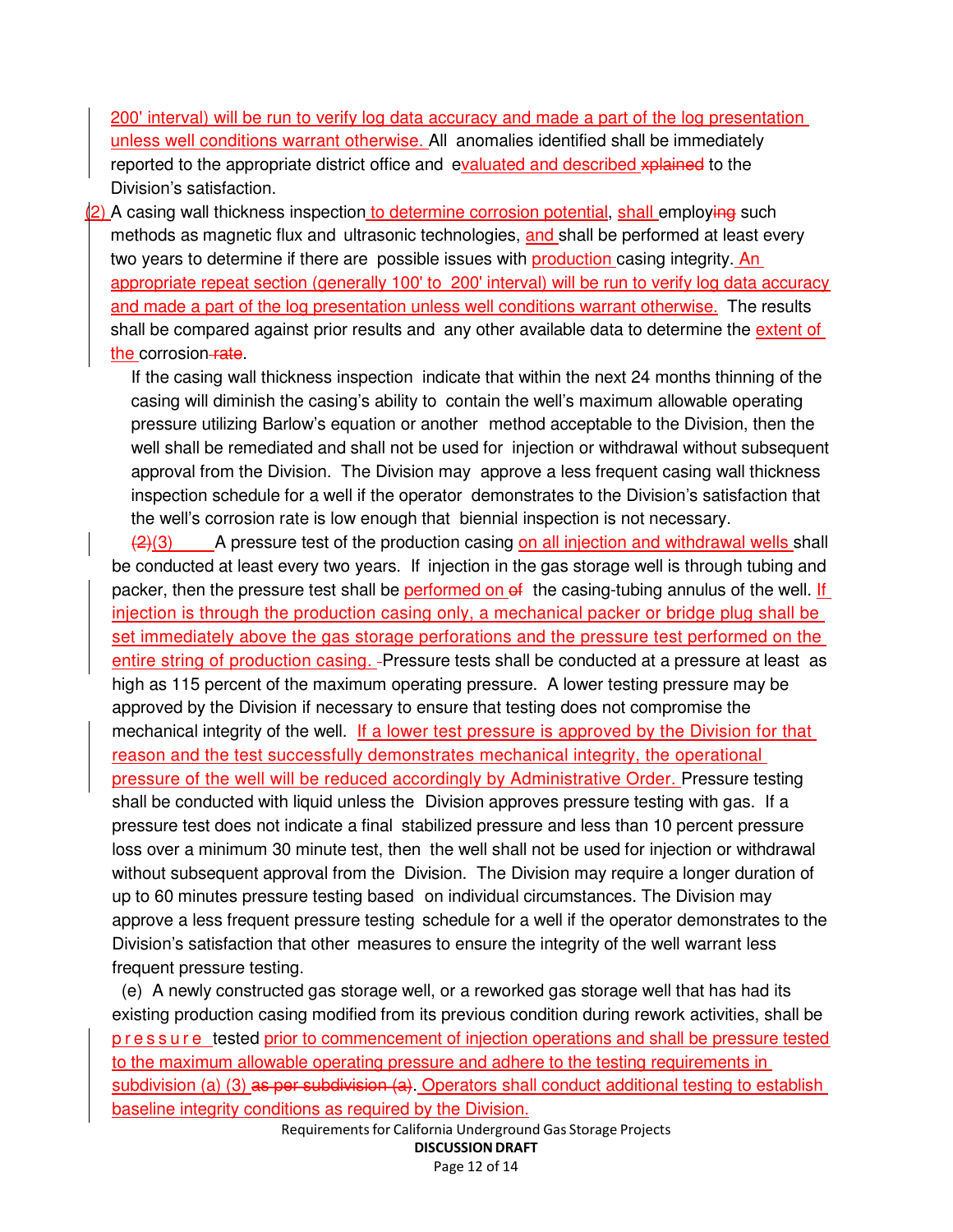(f) The Division may require additional testing as needed to demonstrate the integrity of the well.

(g) The appropriate district office shall be notified at least 48 hours in advance of before performing mechanical integrity testing so that Division staff may have an opportunity to witness the testing. All mechanical integrity testing shall be documented and copies of test results shall be -submitted to the Division in an electronic format within 30 days.

 $\left\langle \Theta_{\theta}\right\rangle$ (h) Any alternative testing program approved by the Division shall be at least as effective and protective as the protocols required in subdivisions (a) and (b).

#### AUTHORITY:

Note: Authority cited: Sections 3013 and 3106, Public Resources Code. Reference: Section 3106, 3220 and 3403.5 Public Resources Code.

#### **1726.7 Monitoring Requirements.**

(a) In addition to the mechanical integrity testing requirements under Section 1726.6, the operator shall monitor for the presence of annular gas by measuring and recording annular and injection pressures at least once a day at all annuli. Based on guidance from the Division and API RP 90-2,  $\pm$ the operator shall evaluate any anomalous annular gas o r  $p$  r e s s u r e occurrence and report  $\frac{1}{k}$  any indication of a loss of well integrity or formation integrity to the Division immediately. This requirement may be met by employment of a realtime data gathering system, such as Supervisory Control and Data Acquisition (SCADA).

(b) The material balance behavior of an underground gas storage project's storage reservoir shall be monitored relative to the original design and expected reservoir behavior. Unexpected conditions detected during monitoring shall be evaluated and corrected in order to avoid an incident or loss. Monitoring frequency should be based on factors such as reservoir and well fluid loss potential and flow potential, as outlined in the Risk Management Plan. Material balance support data will be submitted to the Division at least once a year, or upon request. Acceptable reservoir integrity monitoring and analysis methods include any of the following, or an equally effective method approved by the Division:

(1) Monitoring average reservoir operational pressure versus gas inventory and comparing that to expected conditions in order to allow for the discovery and correction of any anomalies or unexpected conditions. Liquid level shall be taken into account when utilizing observation wells. Semiannual field shut-in tests, usually conducted at the point of seasonally high and low inventories, shall be conducted for inventory verification.

(2) Installation and monitoring of strategically located observation wells in the vicinity of spill points, within an aquifer, and in the first porous and permeable zone directly above the confining zone aprock in potential collector formations to detect the presence or movement of gas using methods which can include review of fluid level records, well pressures, geophysical logging, gas composition or other tools and methods deemed appropriate.

(3) Monitoring offset hydrocarbon production or disposal well operations for unexplained flow or pressure changes. The monitoring shall include operations in zones above and below the storage reservoir as well as laterally offset locations.

Requirementsfor California Underground Gas Storage Projects (4) Conducting subsurface correlation and gas identification logs such as gamma ray-neutron

#### DISCUSSION DRAFT Page 13 of 14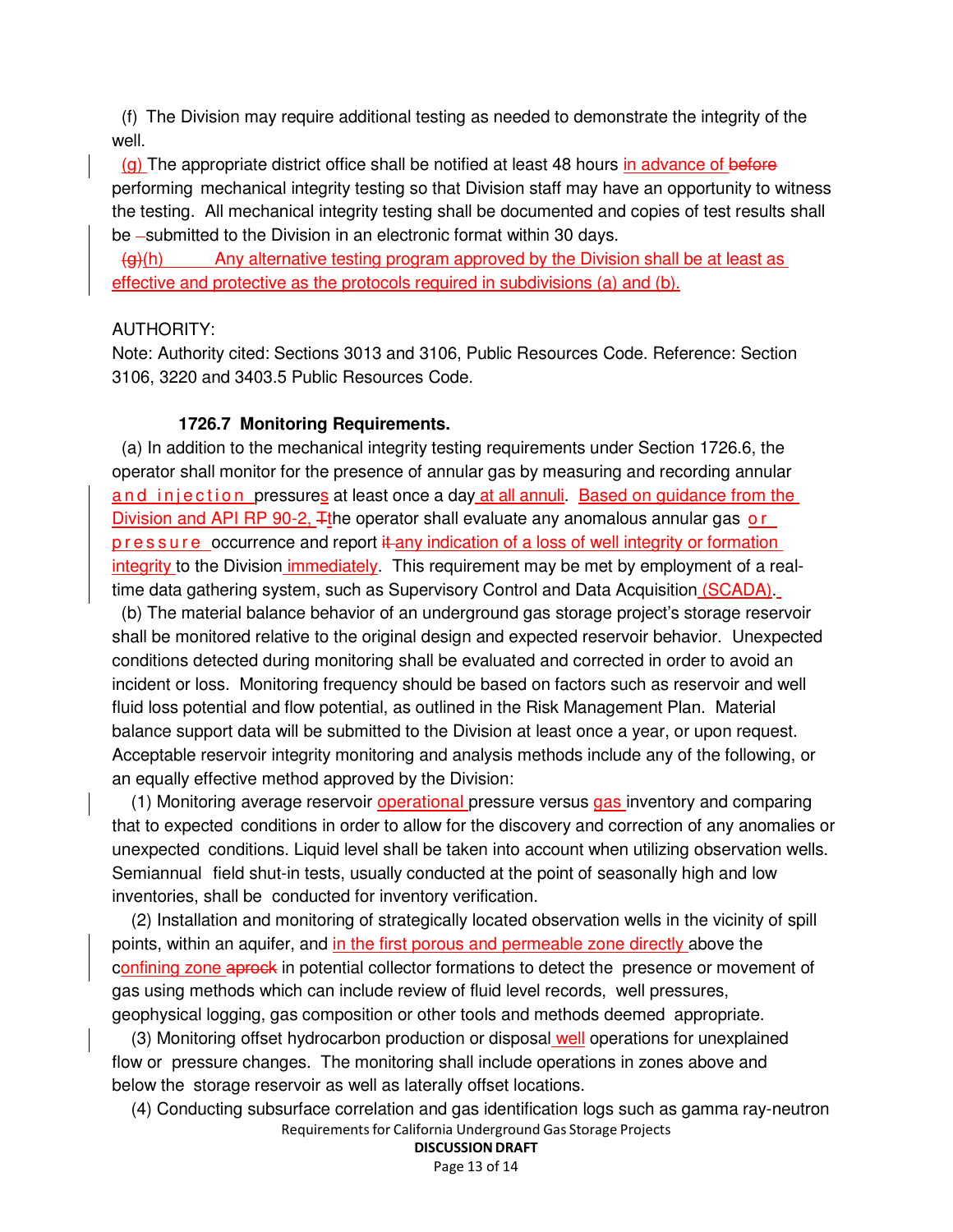logs or other Division-approved geophysical logs to confirm the location of gas being injected into the intended storage reservoir, as needed.

(c) The operator of an underground gas storage project shall employ a real-time data gathering system, such as Supervisory Control and Data Acquisition (SCADA) on all gas storage wells, by January 1, 2020.

(d) The operator shall continually track all wells that are within the area of review and the buffer zone and that are in the same or a deeper zone as the gas storage project and ensure that all such wells that are not plugged and abandoned and that have been inactive for more than two years have cement plugs across the gas storage zone(s), all hydrocarbon zones, the base of groundwater that has 10,000 or less milligrams per liter of total dissolved solids content, and groundwater that has 3,000 or less milligrams per liter of total dissolved solids content.

(e) The operator of an underground gas storage project shall adhere to an inspection and leak detection protocol that has been approved by the Division. The protocol shall include inspection of the wellhead assembly and attached pipelines for each of the gas storage wells used in association with the underground gas storage project, and the surrounding area within a 100 foot radius of the wellhead of each of the wells used in an underground gas storage project. The inspection protocol shall provide for inspection at least once a day, employing effective gas leak detection technology such as infrared imaging or other Division-approved leak detection methodology. The operator's selection and usage of gas leak detection technology shall take into consideration detection limits, remote detection of difficult to access locations, response time, reproducibility, accuracy, data transfer capabilities, distance from source, background lighting conditions, geography, and meteorology. The Division will consult with the California Air Resources Board when reviewing an inspection and leak detection protocol submitted under this subdivision. The requirements of this subdivision shall cease to apply if the California Air Resources Board adopt and implement regulations with the same or stricter requirements.

#### AUTHORITY:

Note: Authority cited: Sections 3013 and 3106, Public Resources Code. Reference: Section 3106, 3220 and 3403.5 Public Resources Code.

#### **1726.8 Inspection, Testing, and Maintenance of Wellheads and Valves.**

Requirementsfor California Underground Gas Storage Projects (a) Where installed, the operator of an underground gas storage project shall test all surface and subsurface safety valve systems to ensure ability to hold anticipated maximum injection and operational pressures at least every six months. The tests shall be conducted in accordance with American Petroleum Institute Recommended Practice 14B (6th Edition, September 2015), or equivalent, to confirm operational integrity. The appropriate district office shall be notified at least 48 hours in advance of before performing testing so that Division staff may witness the operations, and documentation of the testing shall be maintained and available for Division review. A closed storage well safety valve system shall be re-opened with operator staff at the site of the valve to ensure the absence of any unforeseen issues. Within 90 days of finding that a surface or subsurface safety valve is inoperable, the operator shall either repair the safety valve or temporarily plug the well. An appropriate alternative timeframe for testing a safety valve or addressing an inoperable surface or subsurface safety valve may be approved by the

> DISCUSSION DRAFT Page 14 of 14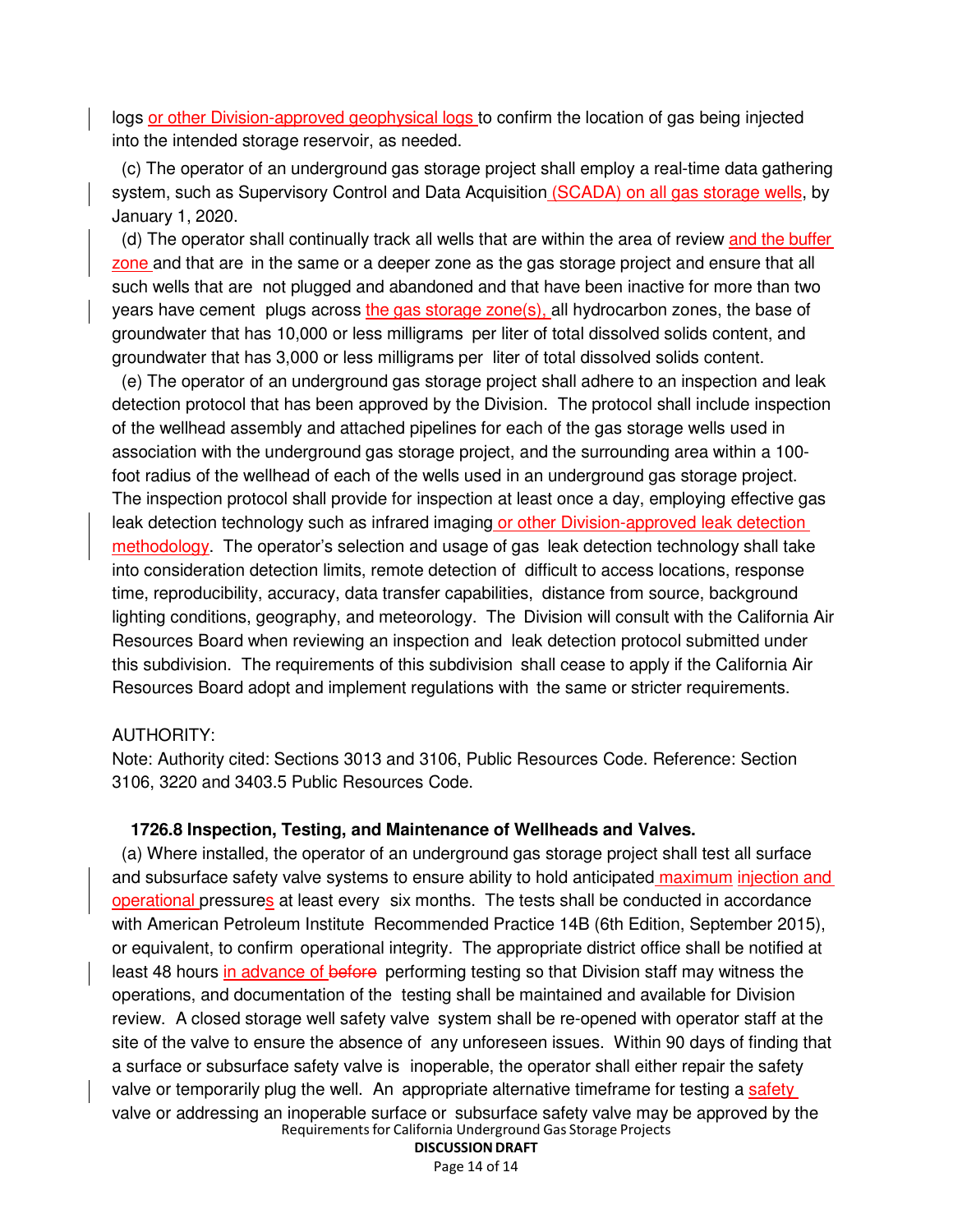Division, but must be at least as effective and protective as the requirements of this subdivision.

(b) At least annually, the operator of an underground gas storage project shall pressure test the master valve and wellhead pipeline isolation valve for proper function and verify ability to isolate the well.

(c) The operator shall equip gas storage wells with redundant valves on production casing and tubing to provide isolation of the wells from the pipeline system and to allow for entry into the wells under pressure.

(d) The operator shall equip all ports on the wellhead assembly above the casing bowl of gas storage wells with valves, blind flanges, or similar equipment that meet API standards and are rated to withstand the maximum injection and operational pressures.

 $(d)(e)$  Concrete barriers or steel bollards shall be emplaced around all sides of the wellhead to act as barriers to protect the wellhead from potential damage and release of gas.

### AUTHORITY:

Note: Authority cited: Sections 3013 and 3106, Public Resources Code. Reference: Section 3106, 3220 and 3403.5 Public Resources Code.

### **1726.8 Emergency Response Plan.**

(a) The operator of an underground gas storage project shall have an emergency response plan approved by the Division and ready for immediate implementation. The emergency response plan shall specify an appropriate schedule for carrying out training and drills to validate the plan. There must be documented demonstration of competency with respect to training and drills. The drills shall address the readiness of personnel and their interaction with equipment including required third party service providers and their current contact information.

(b) The emergency response shall at a minimum address the following scenarios:

- (1) Collisions involving well heads;
- (2) Well fires and blowouts;
- (3) Hazardous material spills;
- (4) Equipment failures;
- (5) Natural disasters/emergencies;
- (6) Leaks and well failures;
- (7) Medical emergencies; and
- (8) Explosions.

(c) The emergency response plan shall at a minimum include all of the following:

(1) Written actions plans establishing assigned authority to the appropriate qualified person(s)

at a facility for initiating effective emergency response and control;

(2) Accident-response measures that outline response activities, leakage mitigation approaches, and well control processes for well failure and full blowout scenarios;

- (3) Protocols for emergency reporting and response to appropriate government agencies
- (4) Specification of personnel roles and responsibilities;
- (5) Internal and external communication protocol;
- (6) Emergency contact information including area codes; and
- (7) Procedures for notification.

Requirementsfor California Underground Gas Storage Projects

#### DISCUSSION DRAFT Page 15 of 14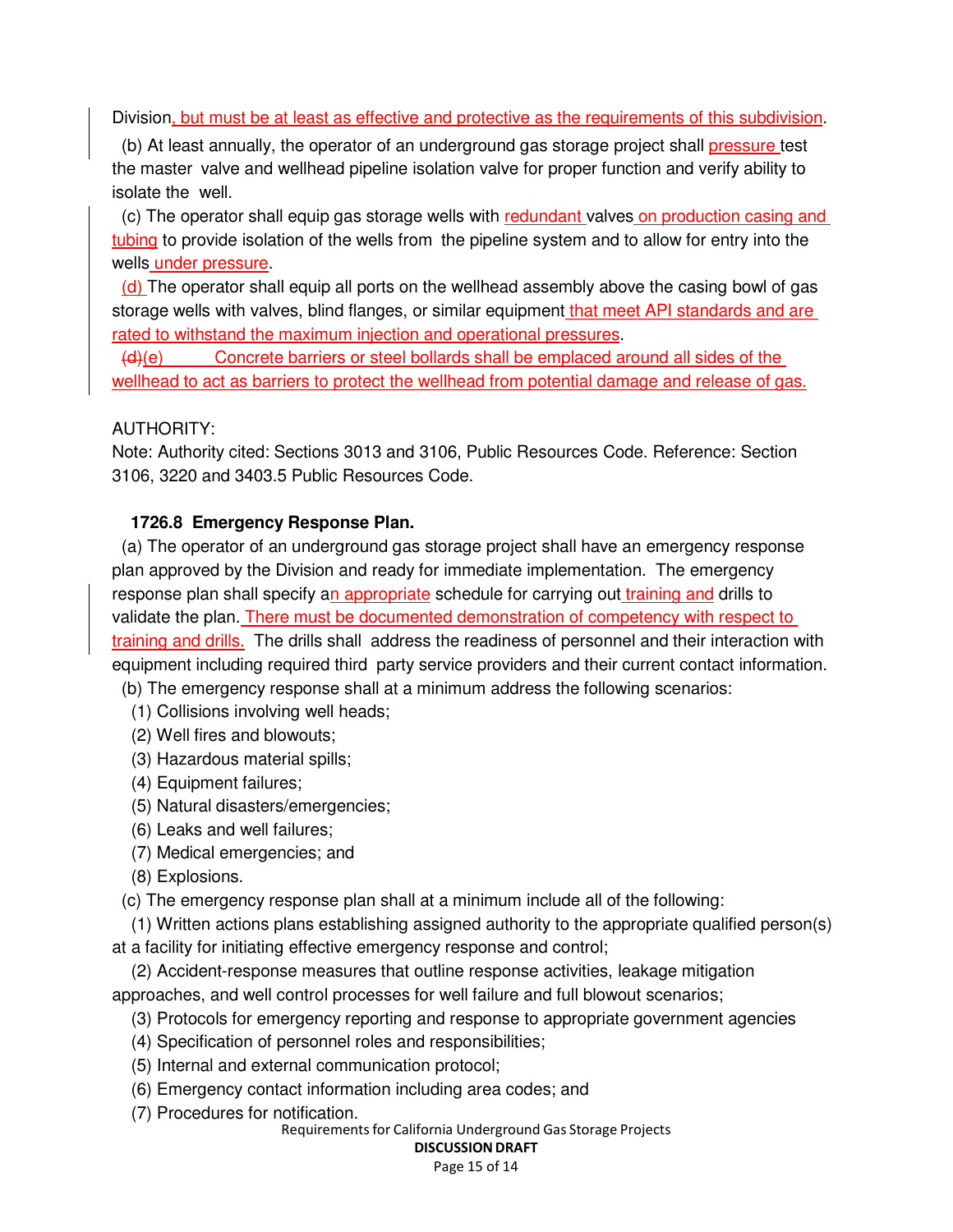AUTHORITY:

Note: Authority cited: Sections 3013 and 3106, Public Resources Code. Reference: Section 3106 and 3403.5 Public Resources Code.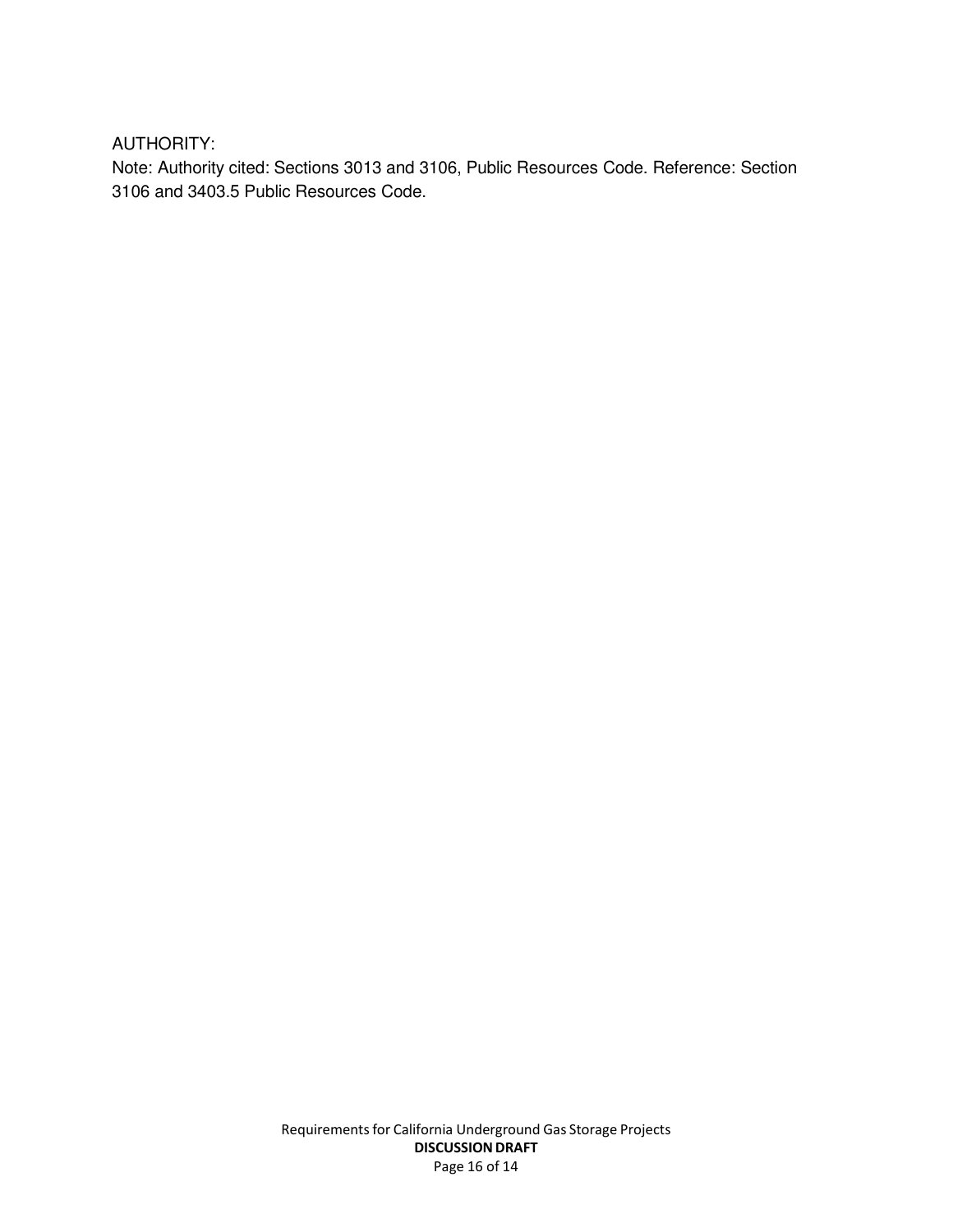# Appendix 1: EDF Redlines on Well Construction Rules of General Applicability

#### **§ 1722.2. Casing Program**

Each well shall have casing designed to provide anchorage for blowout prevention equipment and to seal off fluids and segregate them for the protection of all oil, gas, and freshwater zones. All casing shall be steel or steel alloy casing that has been hydrostatically pressure tested with an applied pressure that exceeds the maximum pressure to which the pipe will be subjected in the well. API casing specifications and recommended practices shall govern the design, manufacturing, testing and transportation of such casing. Casing manufactured to API specifications must meet strict requirements for compression, tension, collapse and burst resistance. All casing strings shall be designed to withstand anticipated collapse, burst, and tension forces with the appropriate design factor provided to obtain a safe operation.

At a minimum, casing shall be centralized within one joint of casing from the top, at the shoe, above and below a stage collar or diverting tool, if run, and through all protected water zones. In nondeviated holes, a centralizer shall be placed every fourth joint from the cement shoe to the ground surface or to within one joint of casing from the bottom of the cellar, or casing shall be centralized by implementing an alternative centralization plan approved by the Division.

Casing setting depths shall be based upon geological and engineering factors, including but not limited to the presence or absence of hydrocarbons, formation pressures, fracture gradients, lost circulation intervals, and the degree of formation compaction or consolidation. All depths refer to true vertical depth (TVD) below ground level.

*Authority: Sections 3013 and 3106, Public Resources Code. Reference: Sections 3219 and 3220, Public Resources Code.*

#### **§ 1722.3. Casing Requirements**

(a) Conductor casing. This casing shall be cemented at or driven to a maximum depth of 100 feet. Exceptions may be granted by the appropriate Division district deputy if conditions require deeper casing depth.

Surface casing. Surface casing shall be cemented into or through a competent bed and at a depth that will allow complete well shut-in without fracturing the formation immediately below the casing shoe and cemented to surface. As a general guideline, the surface casing for prospect wells shall be cemented at a depth that is at least 10 percent of the proposed total depth, with a minimum of 200 feet and a maximum of 1,500 feet of casing. Prior to drilling out below the surface casing shoe, the surface casing shall be pressure tested to a minimum of 1,500 psi and/or at a pressure that will determine if the casing integrity is adequate to meet the well design and construction objectives. A formation integrity test (FIT) must be completed if a BOP is installed on the surface casing. The FIT must be completed after drilling out below the surface casing shoe, into at least 20 feet, but not more than 50 feet, of new formation in order to assess the integrity of the cement in the surface casing annulus at the surface casing shoe.

A second string of surface casing, cemented into or through a competent bed, shall be required in prospect wells if the first string has not been cemented in a competent bed or if unusual drilling hazards exist. In development wells, the surface casing requirement shall be determined on the basis of known field conditions. As described above, perform appropriate casing pressure test and FIT. The appropriate Division district deputy may vary these general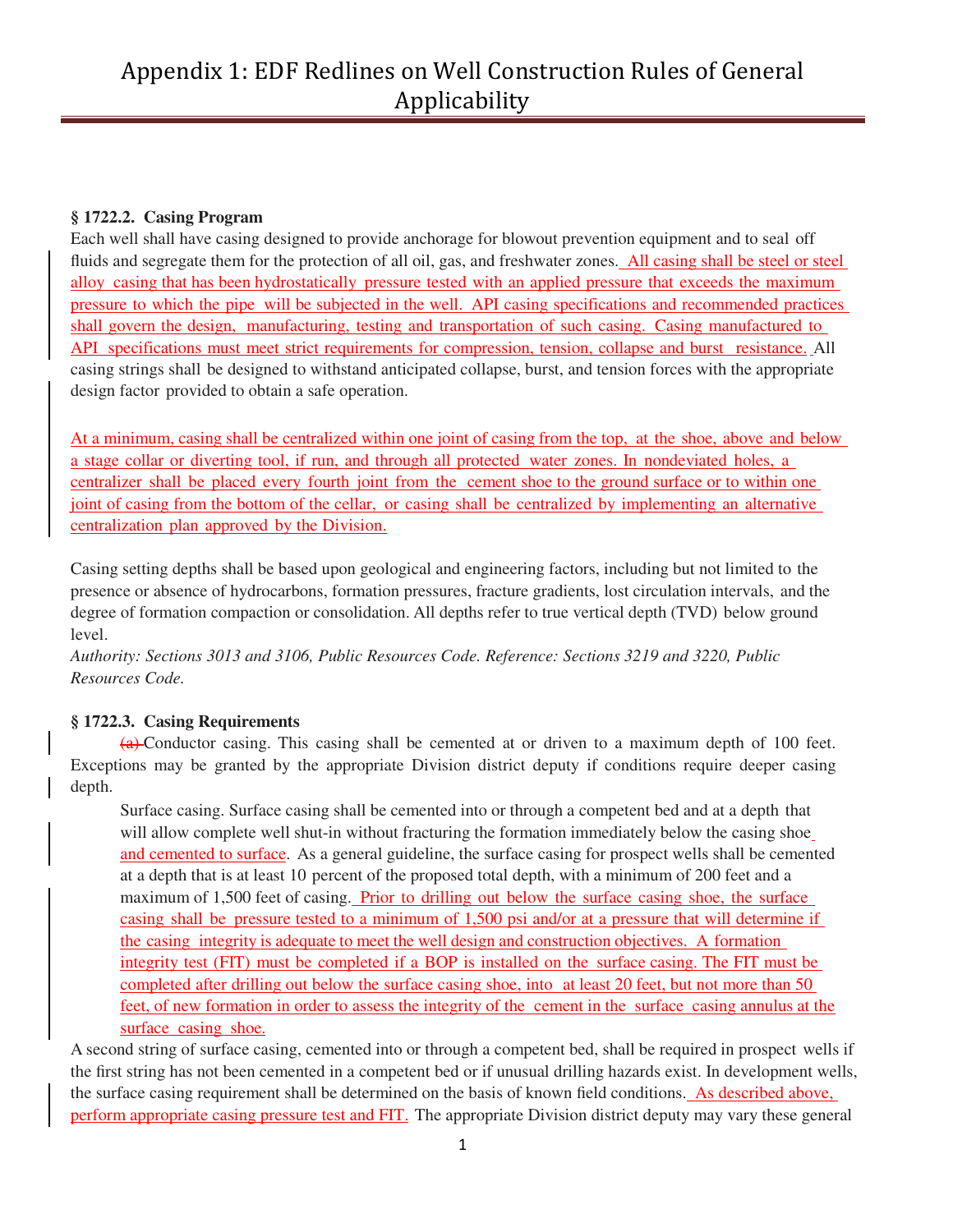## Appendix 1: EDF Redlines on Well Construction Rules of General Applicability

surface casing requirements, including the adoption of a field rule, consistent with known geological conditions and engineering factors, to provide adequate protection for freshwater zones and blowout control.

Intermediate casing. This casing may be required for protection of oil, gas, and freshwater zones, and to seal off anomalous pressure zones, lost circulation zones, and other drilling hazards. As described in 1722.3(b) perform casing pressure test prior to drill out of casing shoe and perform FIT.

Production casing. This casing shall be cemented and, when required by the Division, tested for fluid shutoff above the zone or zones to be produced by running a cement evaluation tool. The test may be witnessed by a Division inspector. The production casing string or production liner must be centralized in a manner that will provide for proper zonal isolation by the cement.

When the production string does not extend to the surface, at least 100 feet of overlap between the production string and next larger casing string shall be required. This overlap shall be cemented and tested by a fluid-entry test to determine whether there is a competent seal between the two casing strings. A pressure test may be allowed only when such test is conducted pursuant to an established field rule. The test may be witnessed by a Division inspector.

*Authority: Section 3013, Public Resources Code. Reference: Sections 3106 and 3220, Public Resources Code.*

#### **§ 1722.4. Cementing Casing**

Cementing shall be by the pump and plug method. A cement sheath of at least 1 inch shall fill the space between the outside diameter of the casing tube and the drilled diameter of the borehole (i.e. the annular gap).

Cement must conform to API Specification 10A (Specification for Cement and Material for Well Cementing). The Division may require specific cement additives, quantities, or types in any well or any area if evidence of local conditions indicates a better quality of cement is necessary to prevent pollution, prevent vertical migration of fluids in the wellbore, or provide safer conditions in the well or the area surrounding the well.

Casing strings must stand under pressure until the cement has reached a compressive strength of at least 500 psi (to be achieved within 24 hours at most) in the zone of critical cement before drilling out the plug, initiating a test, or disturbing the cement in any way.

Surface casing shall be cemented with sufficient cement to fill the annular space from the shoe to the surface. Surface casing must be cemented to the surface with full returns. If cement falls back or fails to circulate, remedial action needs to be undertaken immediately. Intermediate and production casings, if not cemented to the surface, shall be cemented with sufficient cement to fill the annular space to at least 500 feet above oil and gas zones, and anomalous pressure intervals. Sufficient cement shall also be used to fill the annular space to at least 100500 feet above the base of the freshwater zone, either by lifting cement around the casing shoe or cementing through perforations or a cementing device placed at or below the base of the freshwater zone. All casing shall be cemented in a manner that ensures proper distribution and bonding of cement in the annular spaces. The appropriate Division district deputy may require a cement bond logan appropriate cement evaluation tool, temperature survey, or other survey to determine cement fill behind casing. fill behind casing.

On intermediate or production casing strings, if fluid returns, lift pressure, displacement and/or other operations indicate inadequate cement coverage, operator shall (i) run a radial cement evaluation tool, a temperature survey, or other test approved by the Division to identify the top of cement, (ii) submit a plan of remediation to the Division for approval and (iii) implement such plan by performing additional operations to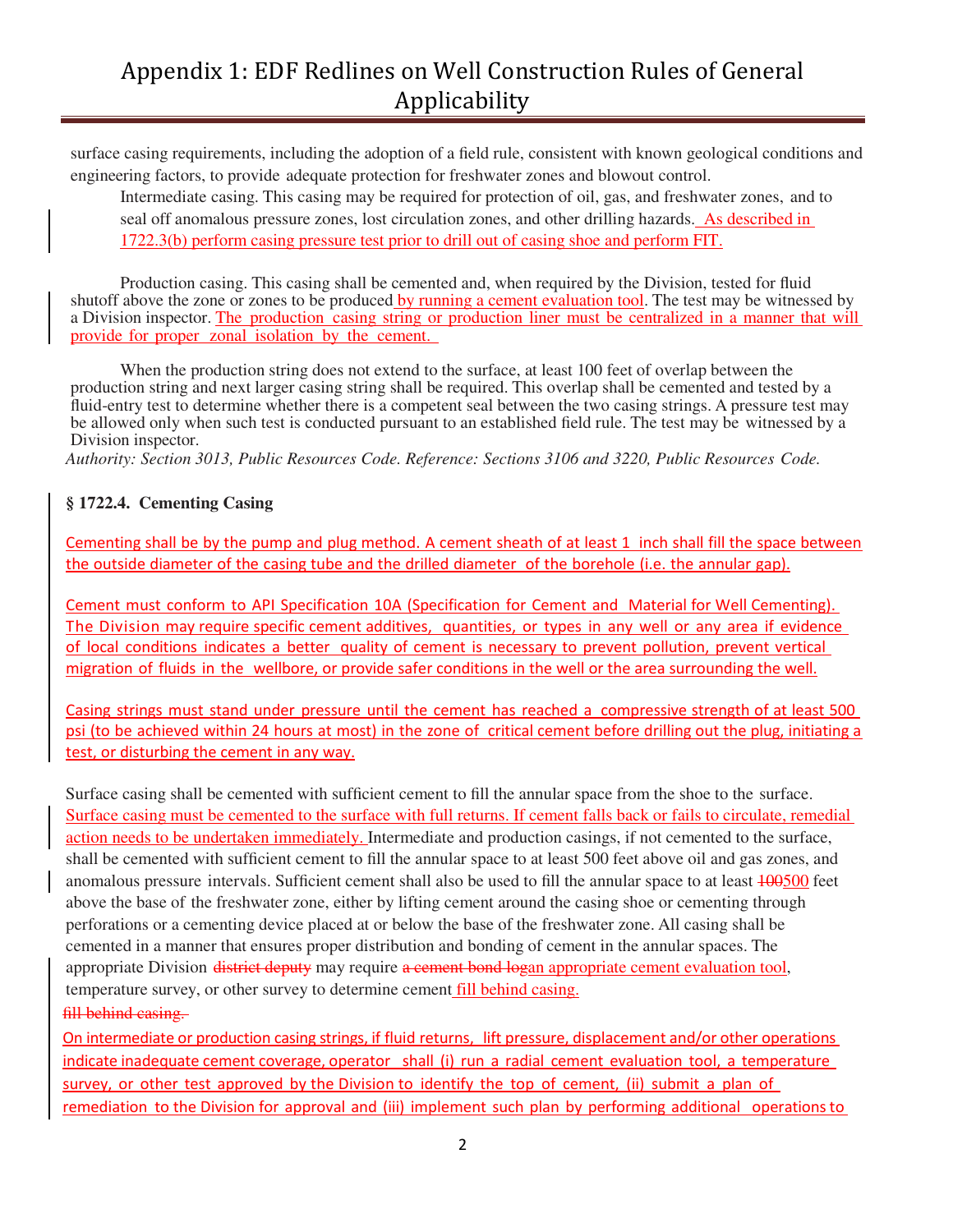# Appendix 1: EDF Redlines on Well Construction Rules of General Applicability

remedy such inadequate coverage prior to continuing drilling operations. If it is determined that the casing is notcemented adequately by the primary cementing operation, the operator shall recement in such a manner as to comply with the above requirements. If supported by known geologic conditions, an exception to the cement placement requirements of this section may be allowed by the appropriate Division district deputy. *Authority: Section 3013, Public Resources Code. Reference: Sections 3106, 3220 and 3222-3224, Public Resources Code.*

#### **§ 1722.5. Blowout Prevention and Related Well Control Equipment**

Blowout prevention and related well control equipment shall be installed, tested, used, and maintained in a manner necessary to prevent an uncontrolled flow of fluid from a well.All blowout prevention equipment shall be installed, operated, tested and maintained in accordance with API RP 53 (Recommended Practices for Blowout Prevention Equipment Systems) and conform to BOP requirements of the Division. The required working pressure rating of all blowout preventers and related equipment shall be based on known or anticipated subsurface pressure, geologic conditions, or accepted engineering practices, and shall exceed the maximum anticipated pressure to be contained at the surface. Division of Oil, Gas, and Geothermal Resources publication No. MO 7, "Blowout Prevention in California," shall be used by Division personnel as a guide in establishing the blowout prevention equipment requirements specified in the Division's approval of proposed operations.

*Authority: Sections 3013 and 3106, Public Resources Code. Reference: Sections 3219 and 3220, Public Resources Code.*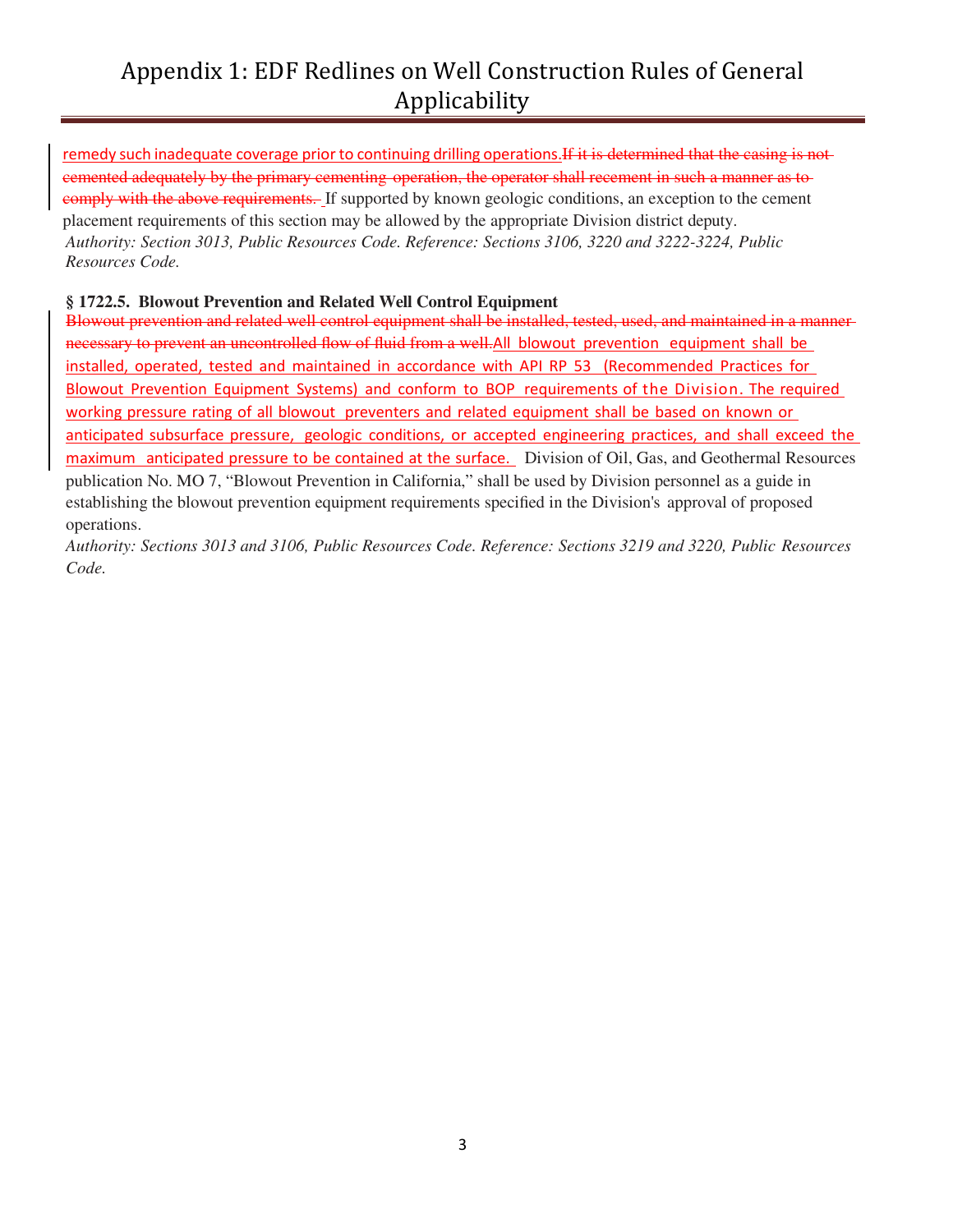## **UPDATED UNDERGROUND INJECTION CONTROL REGULATIONS**

## **PRE-RULEMAKING DISCUSSION DRAFT**

Added text in is shown in underline.

Deleted text is shown in strikethrough.

…

(a) An initial mechanical integrity test (MIT) must be performed on all injection and withdrawal wells to ensure the injected fluid is confined to the approved zone or zones. An MIT shall consist of a two-part demonstration as provided in subsections subdivisions  $(k<sub>i</sub>)(1)$  and  $(2)$ . (5).

(1) Prior to commencing injection or withdrawal operations, each injection or withdrawal well must pass a pressure test of the casing or casing-tubing annulustubing annulus to determine the absence of leaks. Thereafter, the annulus of casingor casing-tubing annulus of each underground injection project well must be tested at least once every five years; prior to recommencing injection operations following the repositioning or replacement of downhole equipment; or whenever requested by the appropriate Division-district deputy. The casing or casing-tubing annulus shall be tested to the maximum allowable surface pressure, or 200 psi, whichever is greater. With approval from the Division, casing or casing-tubing annulus may be tested at a lower pressure, provided that there is a corresponding reduction of the maximum allowable surface pressure for the injection well. Pressure testing is required of wells subject to this rule whether or not they are of a c t i v e s t a t u s . even if the well is no longer an active injection well or gas storage withdrawal well, unless the well is no longer approved for injection or gas withdrawal and it has been converted to observation or is producing oil or gas.

(1)(2) Internal mechanical integrity testing

(a) For Class II wells, the pressure test shall be conducted on the casing-tubing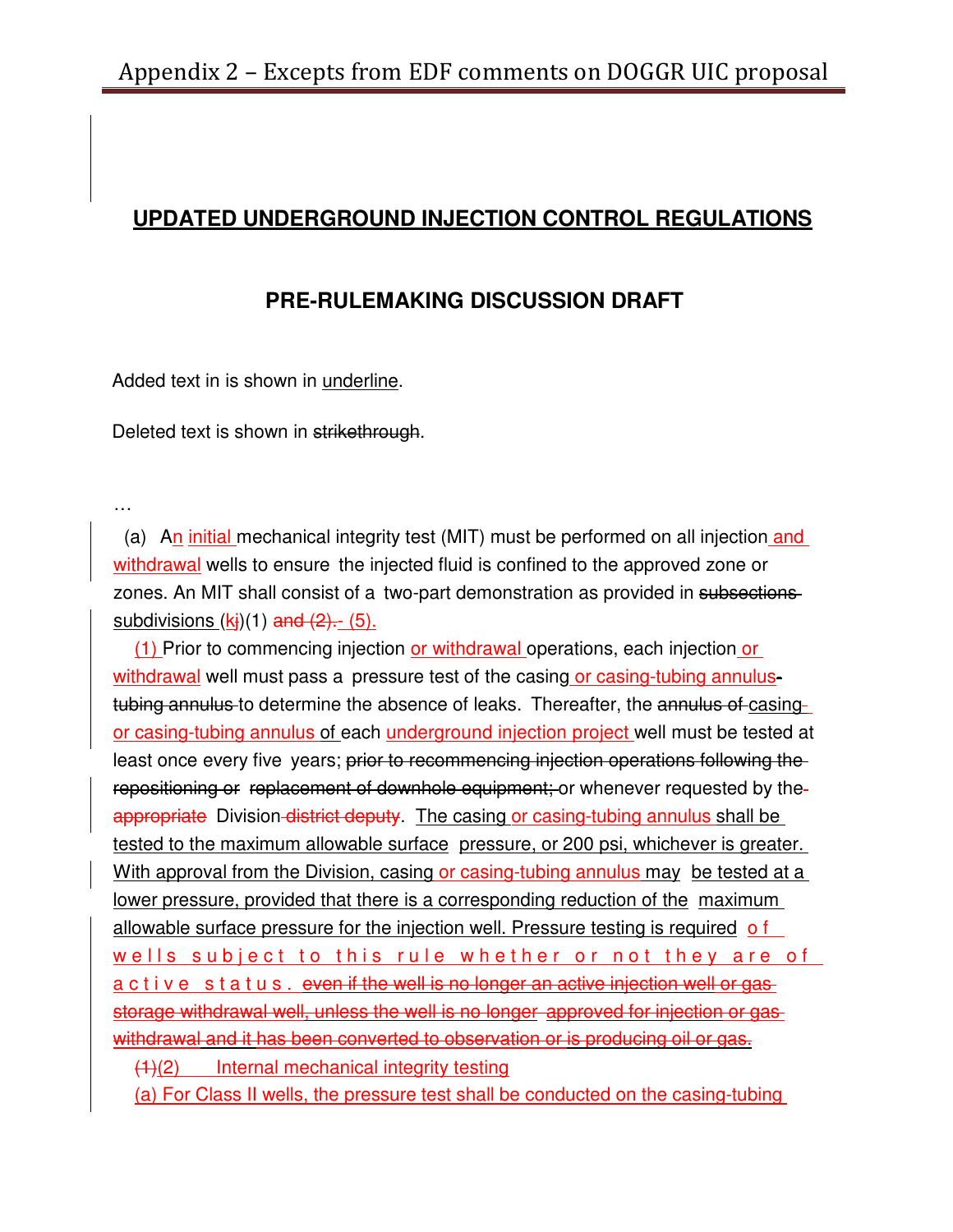annular space at the maximum allowable surface injection pressure for 30 minutes with no more than a 10% decline. A corrosion-resistant fluid shall be emplaced within the casing-tubing annulus of all wells utilizing a tubing and packer for injection. For approved wells injecting without tubing and packer, a mechanical bridge plug shall be set in the bottom of the production casing and the pressure test approved in accordance to the pass/failure criteria as in the above.

(b) Gas storage injection and withdrawal wells shall be pressure tested. -Pressure tests shall be conducted at a pressure at least as high as 115 percent of the maximum operating pressure. A lower testing pressure may be approved by the Division if necessary to ensure that testing does not compromise the mechanical integrity of the well. If a lower test pressure is approved by the Division for that reason and the test successfully demonstrates mechanical integrity, the operational pressure of the well will be reduced accordingly by Administrative Order. Pressure testing shall be conducted with liquid unless the Division approves pressure testing with gas. If a pressure test does not indicate a final stabilized pressure and less than 10 percent pressure loss over a minimum 30 minute test, then the well shall not be used for injection or withdrawal without subsequent approval from the Division.

with an inert gas at a test pressure of at least 120% of the maximum allowable injection or gas storage operating pressure. The pressure test shall be for a minimum of 60 minutes with no more than a 10% decline.

 $(2)(3)$  When required by subsection (i) above, injection wells shall pass a second demonstration of mechanical integrity. The second test (external mechanical  $integrity)$  of a two-part MIT -shall demonstrate that there is no fluid migration behind the casing, tubing, or packer. This may be done by a combination of a tools such as the temperature survey, radioactive tracer, 360 degree cement evaluation tools capable of showing cement channels, or noise log performed in accordance with Section 1724.10.1, or other methods approved by the Division that demonstrates external mechanical integrity. The operator shall submit a plan stating the tool or combination of the tools to be used to demonstrate the second test of a two-part MIT to the Division for approval. At a minimum, Class II wells shall be evaluated using a cement evaluation tool, and gas storage wells shall be evaluated using a combination of cement evaluation tool and temperature/noise logging.

(3) The second part of the MIT must be performed and results approved by the Division prior to commencement within three (3) months after commencement of i of injection or withdrawal operations. has commenced. Thereafter, water-disposalinjection and withdrawal wells shall be tested for external mechanical integrity at least once each year, or on a testing schedule approved by the Division based upon consideration of the age of the well, geology, and operational factors; waterflood wells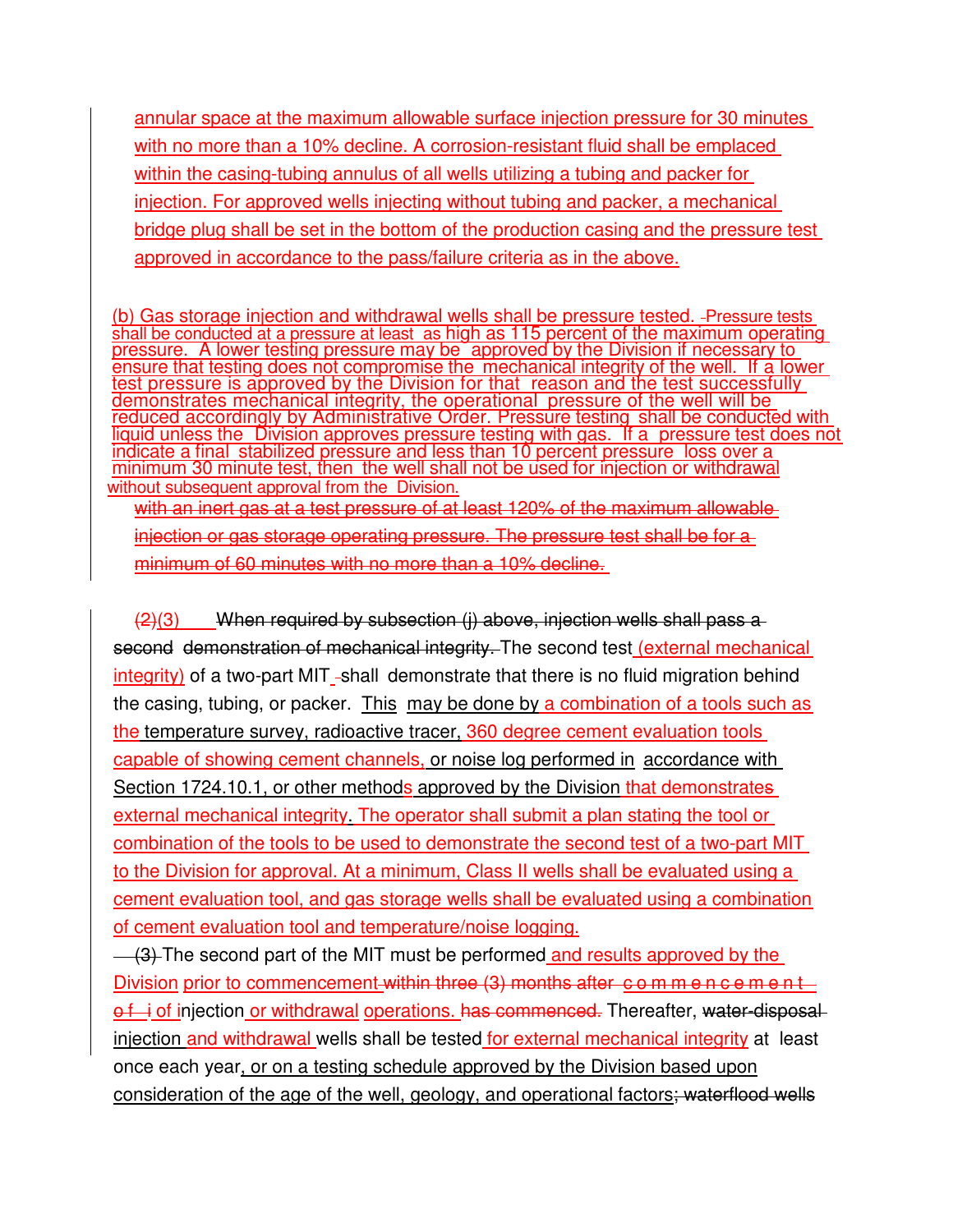shall be tested at least once every two years; and steamflood wells shall be tested at least once every five years. Such well testing for mechanical integrity shall also be performed following any significant anomalous rate or pressure change, any subsurface wellbore remedial action, or whenever requested by the Division. The second part of the MIT is not required if the injection or withdrawal well becomes is temporarily abandonedinactive, but shall be performed after within 180 days of the injection or withdrawal well becoming inactive, and every 180 days until the well is returned to service or permanently plugged and abandoned three months afterrecommencing injection.

The second part of the MIT is not required for a cyclic steam well that has never injected more than 100 gallons per foot. appropriate Division district deputy . The MIT schedule may be modified by the district deputy if supported by evidence documenting good cause.

 (3) All anomalies encountered during either part of the required MIT shall be reported and explained to the Division within 24 hours.

 (n) Within sixty days of the effective date of this section, unless the Division authorizes additional time, and on the following schedule thereafter, the operator of an underground gas storage project shall perform a monthly operational manual test of the master valve and wellhead pipeline isolation valve by opening and closing the valves to ensure the valves are in proper working order. An annual isolation pressure test shall be performed on each gas storage injection and withdrawal well to demonstrate that the equipment is properly functioning and verifies the ability to isolate the well. The operator shall submit documentation of the results of annual pressure testing done under this subdivision within 10 days of completing the testing, but shall immediately notify the Division if testing indicates a lack of function or failure.

…

…

## **1724.10.1. Mechanical Integrity Testing**

 (a) In addition to all other applicable federal, state, and local requirements, a radioactive tracer performed under Section 1724.10( $\mathbf{k}$ )(2) shall adhere to the following: (1) Testing must be conducted while injecting, and the operator shall ensure that adequate fluid water can be supplied for the test. The injection rate shall be governed by the ability of the operator to track the radioactive tracer as it moves downward, but the injection rate should be as close to the maximum injection rate as practical.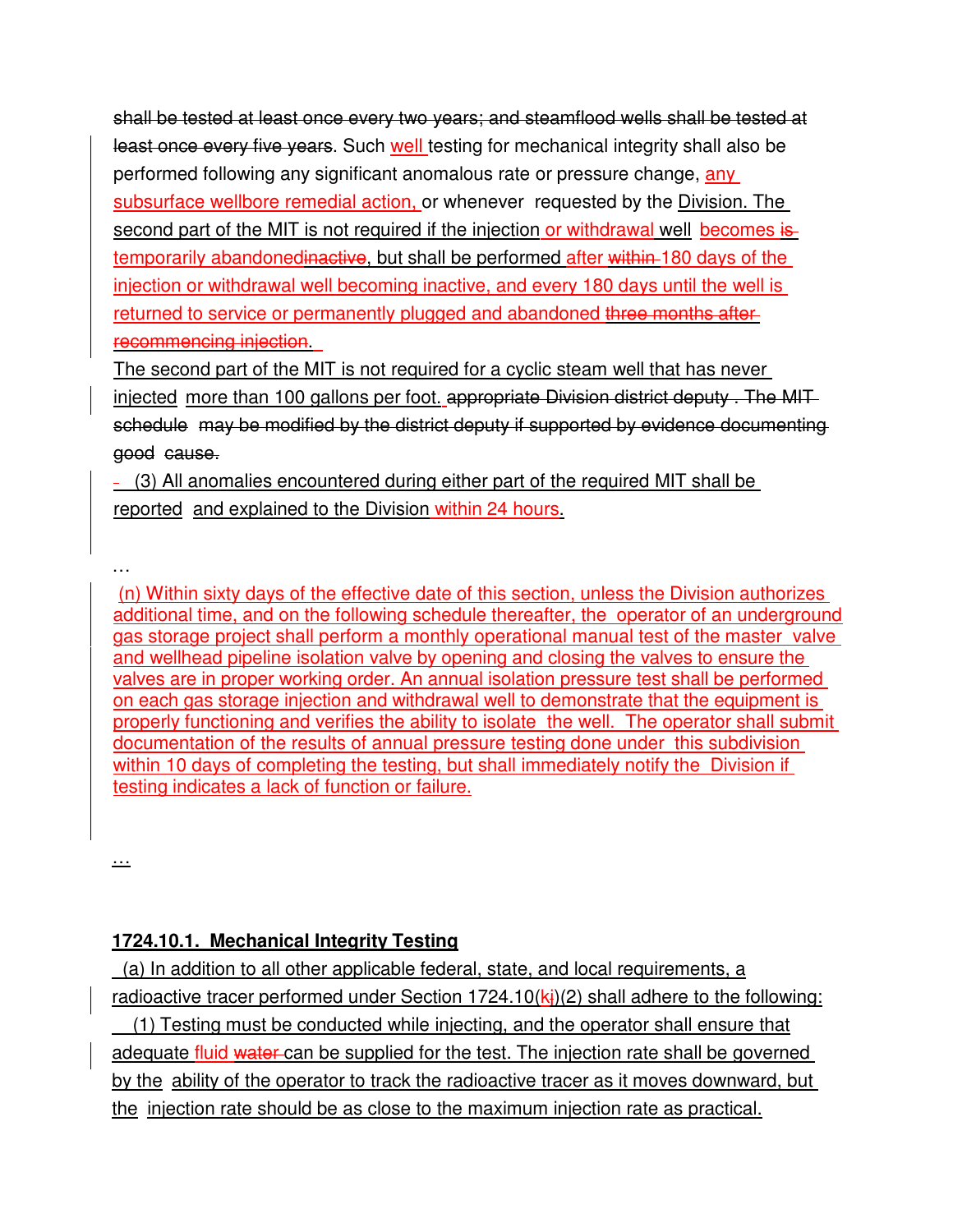(2) There shall be an adequate pressure differential across the tubing wall in order for the for the test method to be valid.

 (3) The casing valve must be opened during testing and there must be no fluid flow. If fluid flow continues from the casing valve, the casing-tubing annulus shall be evaluated.

 (4) Gamma ray detector sensitivity shall be set so that lithologic effects are just identifiable.

 (5) The spectral gamma ray detector must be centralized to the extent feasible.

 (6) A tool sketch showing tool diameter along with ejector and detector spacing should be on the log header. Spacing shall be verified by measurement at the surface.

 (7) Caliper surveys are required if scale or other buildup is present within the wellbore to a degree that may interfere with the test.

 (85) A baseline background spectral gamma ray log survey shall be run over the interval to be tested and shall be recorded before any radioactive material is introduced ejected into the well.

(96) The test shall record measurements over a period of three to five minutes with the tool stationary at two points which are representative of the extremes of natural radiation within the interval to be tested.

 $(107)$  The release of a slug of radioactive material must be above the interval to be tested. Slug ejection duration should not change from shot to shot.

 $(118)$  The slug of radioactive material shall be followed with the logging tool or make repeated passes upward through the slug as it moves down the well. All logging shall be done at a single logging speed which is appropriate for the injection rate to allow quantitative measurements of deflections to be evaluated.

 (129) If repeated passes are used, the logs resulting from the slug-tracking exercise should overlap so that the return of radioactivity to the level which existed before the slug's passing is demonstrated for the entire length of the section of the well being tested. The logs of all passes should be presented as a composite log on a common depth track. If means to differentiate the log traces are available no other presentation is required. If the traces cannot be differentiated on the composite log, they should also be presented individually.

 $(130)$  After any ejection, the slug of radioactive material must be followed until it has moved below the interval being tested. If the slug splits, both slug portions must be accounted for.

(141) After completion of the passes, a final log should be made through the entire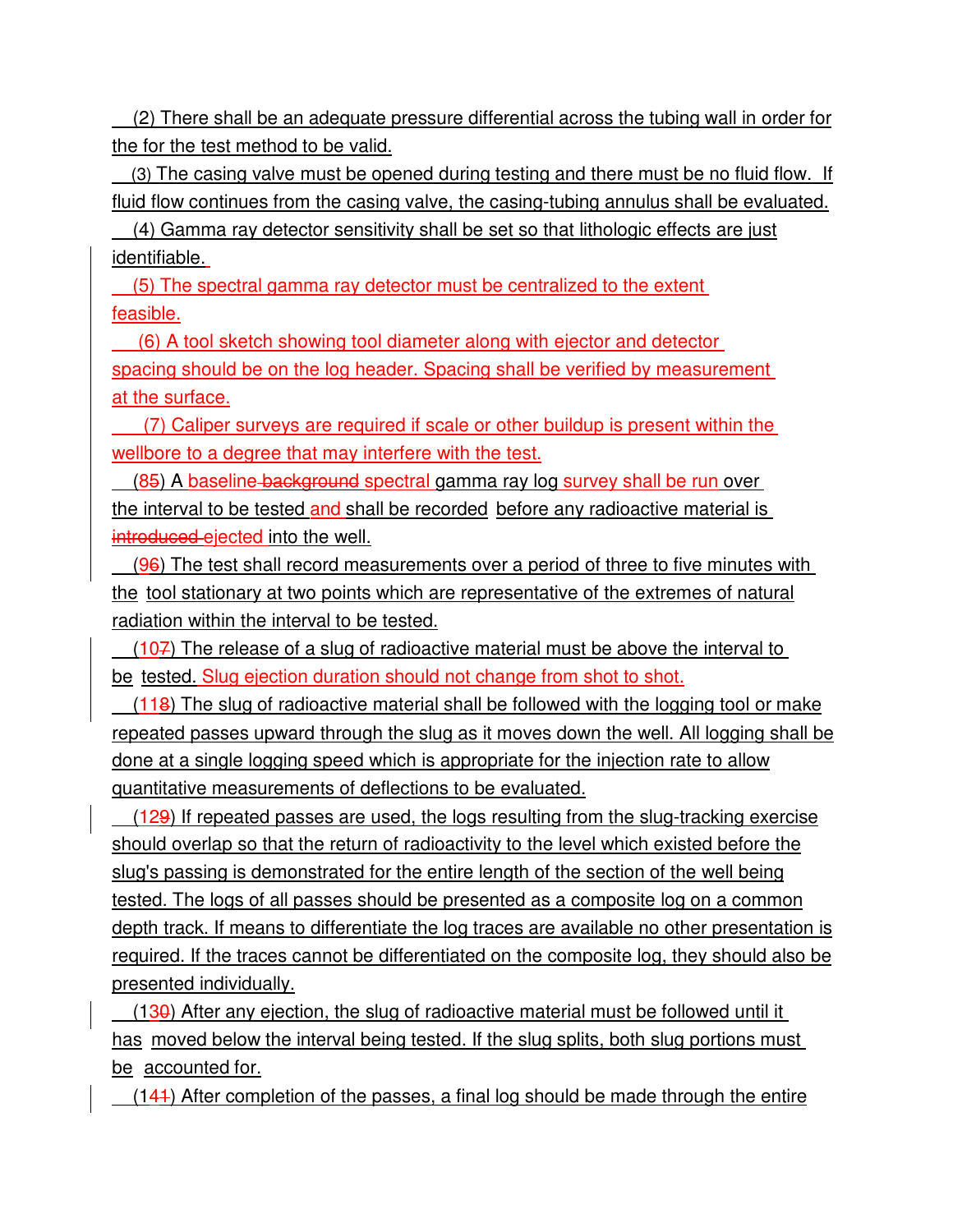tested interval to check for residual radioactivity which might be associated with exit of tracer material from the well bore.

 (152) If a well is injecting at a rate that creates a fluid velocity greater than one foot per second, radioactively treated beads shall be introduced into the well and evaluated according to parts 8 through 11 above.

(163) Steam injection wells shall be tested using an inert gas tracer.

(b) A temperature log performed under Section 1724.10( $k<sub>i</sub>$ )(2) shall adhere to the following:

 (1) The well must be taken off injection at least 24 hours but not more than 48 hours prior to performing the temperature log to allow for stabilization, unless an alternate duration has been approved by the Division.

(2) All casing and all internal annuli shall be completely fluid filled.

(32) The logging tool shall be calibrated and centralized to the extent feasible.

 $(43)$  The well must be logged from the top of the well to the bottoms unitabledownward, lowering the tool at a rate of no more than 30 feet per minute.

 (54) If the well has not been taken off injection for at least 24 hours before the log is run, comparison with either a second log run six hours after the time the log of record is started or a log from another well at the same site showing no anomalies shall be available to demonstrate normal patterns of temperature change.

(65) The log data shall be provided to the Division electronically in either LAS or ASCII format.

(c) A noise log performed under Section 1724.10( $k<sub>i</sub>$ )(2) shall adhere to the following: (1) Noise logging may not be carried out while injection is occurring.

(2) All casing and all internal annuli shall be completely fluid filled.

 $(32)$  Noise measurements must be taken at intervals of 100 feet to create a log on a coarse grid.

(4) Noise logging shall occur upwards from the bottom to the top of the well.

(53) If any anomalies are evident on the coarse log, there must be a construction of

a finer grid by making noise measurements at intervals of 20 feet within the coarse intervals containing high noise levels.

 (64) Noise measurements must be taken at intervals of 10 feet through the first 50 feet above the injection interval and at intervals of 20 feet within the 100-foot intervals containing:

(A) The base of the lowermost bleed-off zone above the injection interval;

(B) The base of the lowermost USDW; and

(C) In the case of varying water quality within the zone of USDW, the top and base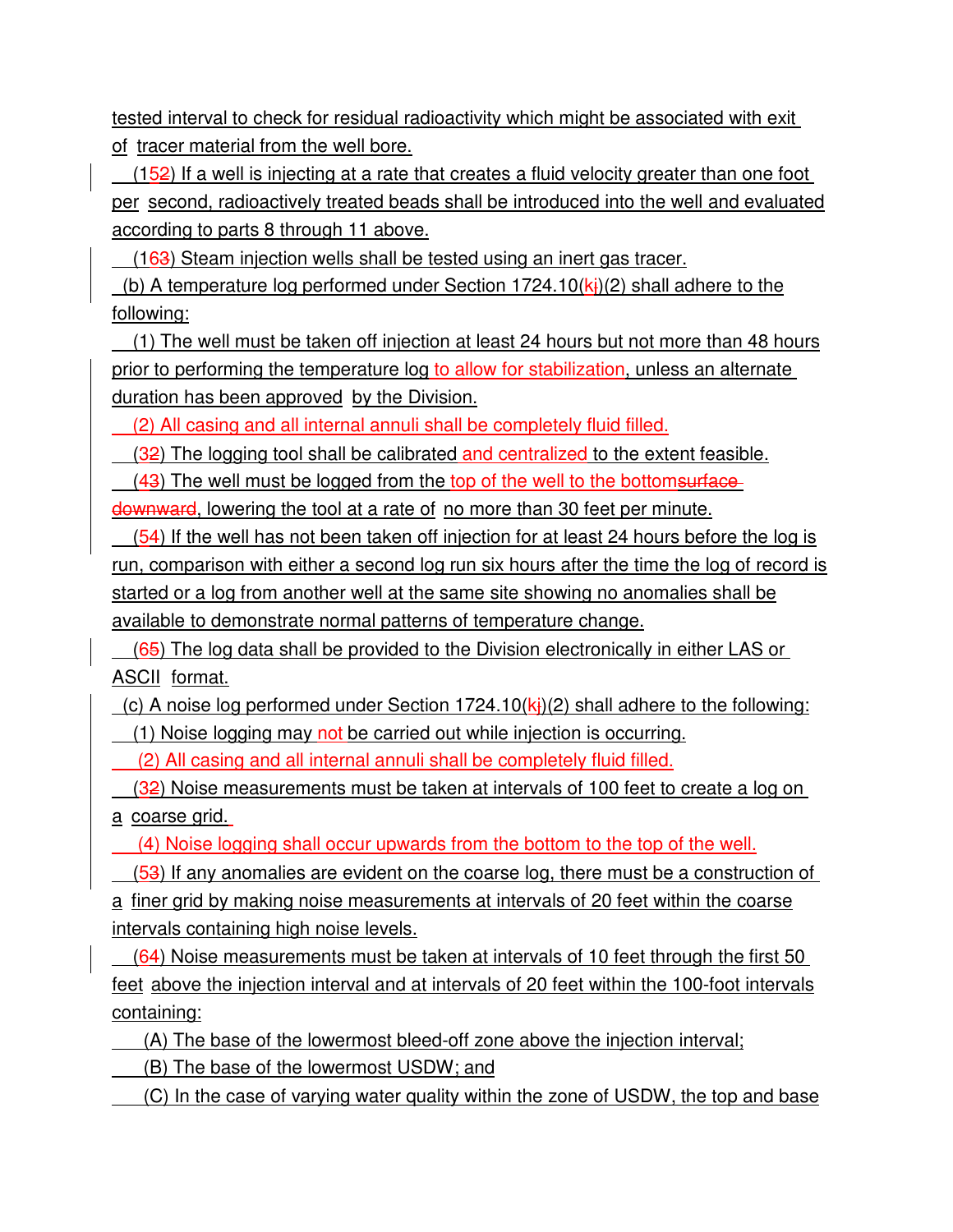of each interval with significantly different water quality from the next interval.

(75) Additional measurements must be made to pinpoint depths at which noise

is produced.

(86) A vertical scale of 1 or 2 inches per 100 feet shall be used.

(d) Cement evaluation logging performed under Section 1724.10 (j) (2) shall adhere to the following:

(1) Cement evaluation tools shall be calibrated and centralized to the extent feasible.

 (2) Cement evaluation tools shall be run first under surface pressure and then under pressure of at least 1500 psig.

 (3) If gas is present within the casing where cement evaluation is being conducted, then a padded cement evaluation tool shall be run in lieu of an acoustic tool.

AUTHORITY:

 Note: Authority cited: Sections 3013 and 3106, Public Resources Code. Reference: Section 3106, Public Resources Code.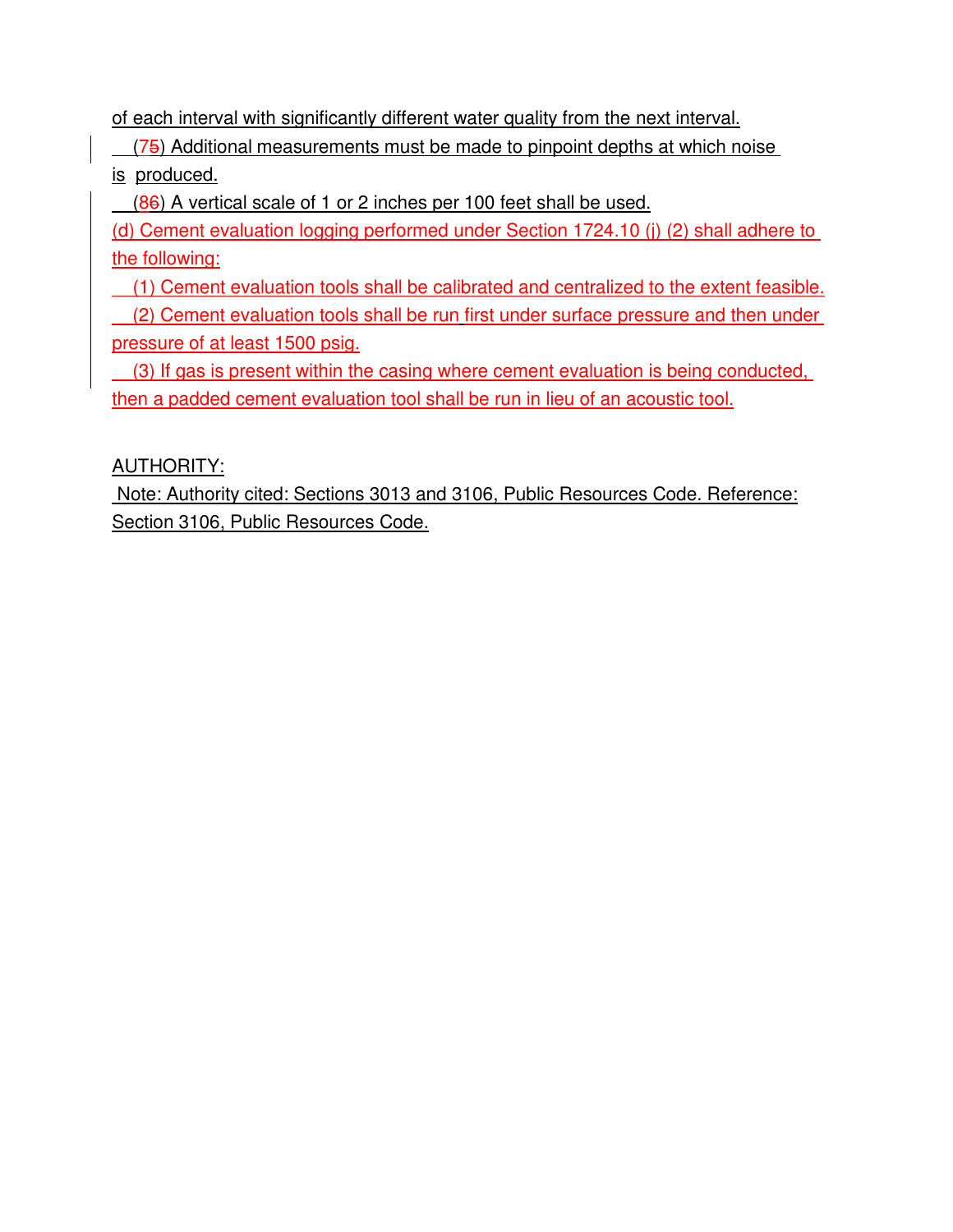- 1. Number of wells performing mechanical integrity testing (MIT)
	- a. Number of wells performing internal MIT
		- i. Number of wells that failed internal MIT
			- 1. Types of failures
			- 2. Percentage of those wells returned to service
	- b. Number of wells performing external MIT
		- i. Number of wells that failed external MIT
			- 1. Types of failures
			- 2. Percentage of those wells returned to service
- 2. Number of permits issued
	- a. Newly drilled
	- b. Conversions
- 3. Number of permits denied or withdrawn (with explanation)
- 4. Number of wells identified for corrective (remedial) action
	- a. Types of corrective action
	- b. Percentage of those wells with corrective action performed
- 5. Number of wells with gas release incidents
	- a. Types of incidents
	- b. Number of days gas was released with estimated gas volumes
- 6. Number of wells placed into temporary abandoned status
- 7. Number of wells plugged and abandoned
- 8. Number of Administrative Orders issued suspending well operations
	- a. Percentage of those wells returned to compliance in 180 days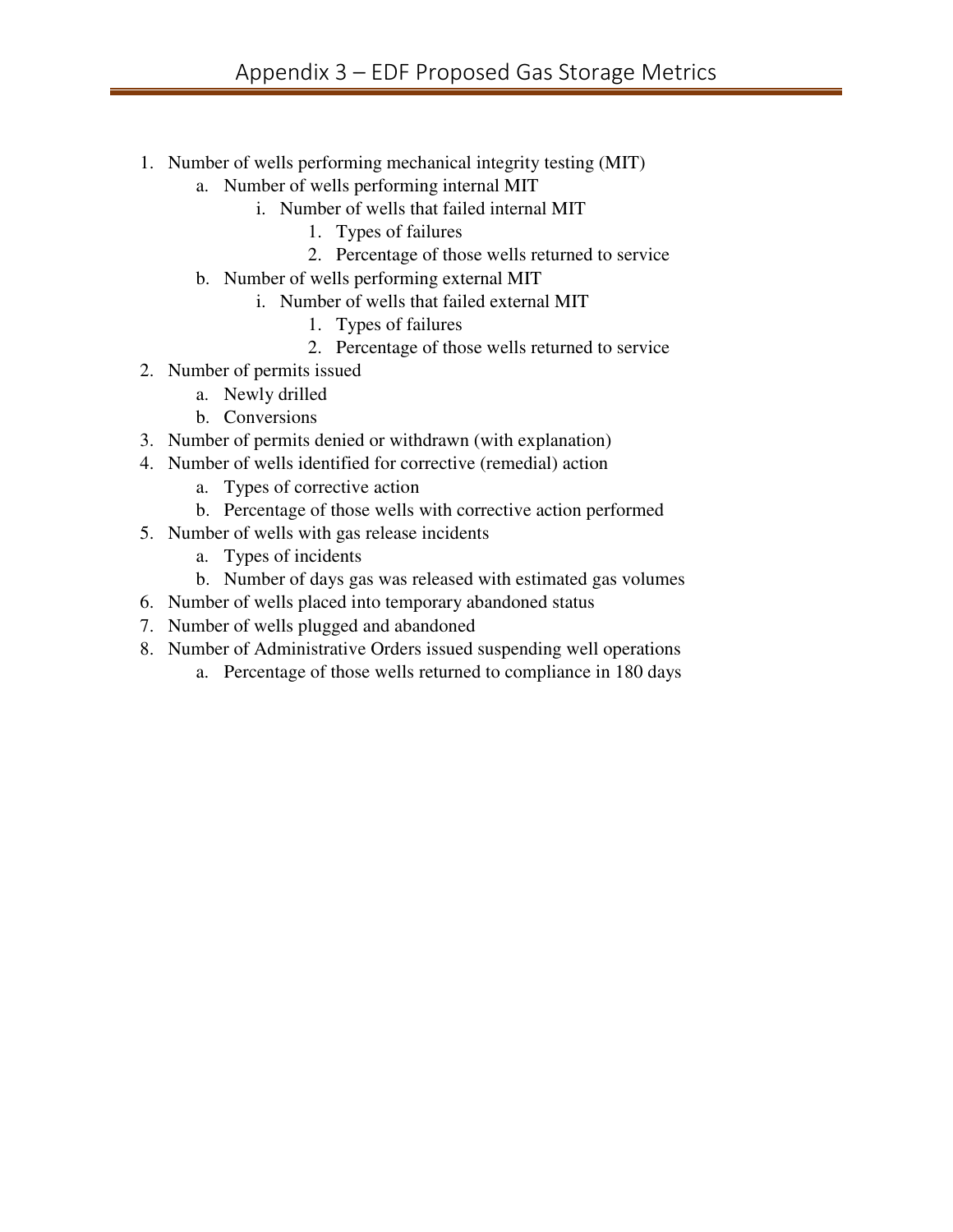#### **723. Plugging and Abandonment-General Requirements**

The application submitted to plug an abandoned well must include:

(i) The reason(s) for abandoning the well;

(ii) The date that the well was last produced, including rates and types of of fluids;

(iii) a well construction diagram showing the type, age, condition (including but limited to any known junk, lost fish, casing patches, liners, and all perforations) and proposed placement of cement, removal of uncemented casing, tubing, and any other mechanical devices (e.g. plugs, packers);

Identification of corrosive zones, flow zones, lost circulation zones, disposal zones, protected water and hydrocarbon-bearing zones;

(v) a proposed plugging procedure, including the manner of placement, kind, size, and location by measured depth of existing and proposed plugs; and

(vi) the proposed timing for plugging and abandonment and notification to the Division prior to commencement of plugging operations.

(a) Cement Plugs. In general, cement plugs will be placed across specified intervals by circulation or squeeze method, subject to approved exceptions to protect oil and gas zones, to prevent degradation of usable waters, to protect surface conditions, and for public health and safety purposes. Cement may be mixed with or replaced by other substances with adequate physical proper- ties, which substances shall be approved by the Supervisor. The application of these mixed materials and other substances to particular wells shall be at the discretion of the Divisiondistrict deputy. Wait-on-Cement (WOC) time and tagging of cement plugs shall be accomplished.

 $(a)(b)$  All cement used for plugging shall be of a composition approved by the Division, and the Division may require that specific cement compositions be used in certain situations. Cement must conform to API Specification 10A (Specification for Cement and Material for Well Cementing). The Division may require additional cement additives or cement in any well or any area if evidence of local conditions indicates a better quality of cement is necessary to prevent pollution, prevent vertical migration of fluids in the wellbore, or provide safer conditions in the well or the area around the well.

(b)(c) Hole Fluid. Mud fluid having the proper weight and consistency to prevent movement of other fluids into the well bore shall be placed across all intervals not plugged with cement, and shall be surface poured into all open annuli. The entire well bore shall be in static conditions at the time the cement plugs are placed

*Authority: Sections 3013 and 3106, Public Resources Code. Reference: Sections 3219 and 3228, Public Resources Code.*

#### **§ 1723.1. Plugging of Oil or Gas Zones**

(a) Plugging in an Open Hole. A cement plug shall be placed to extend from the total depth of the well or from at least 100 feet below the bottom of each oil or gas zone, to at least 100 feet above the top of each oil or gas zone.